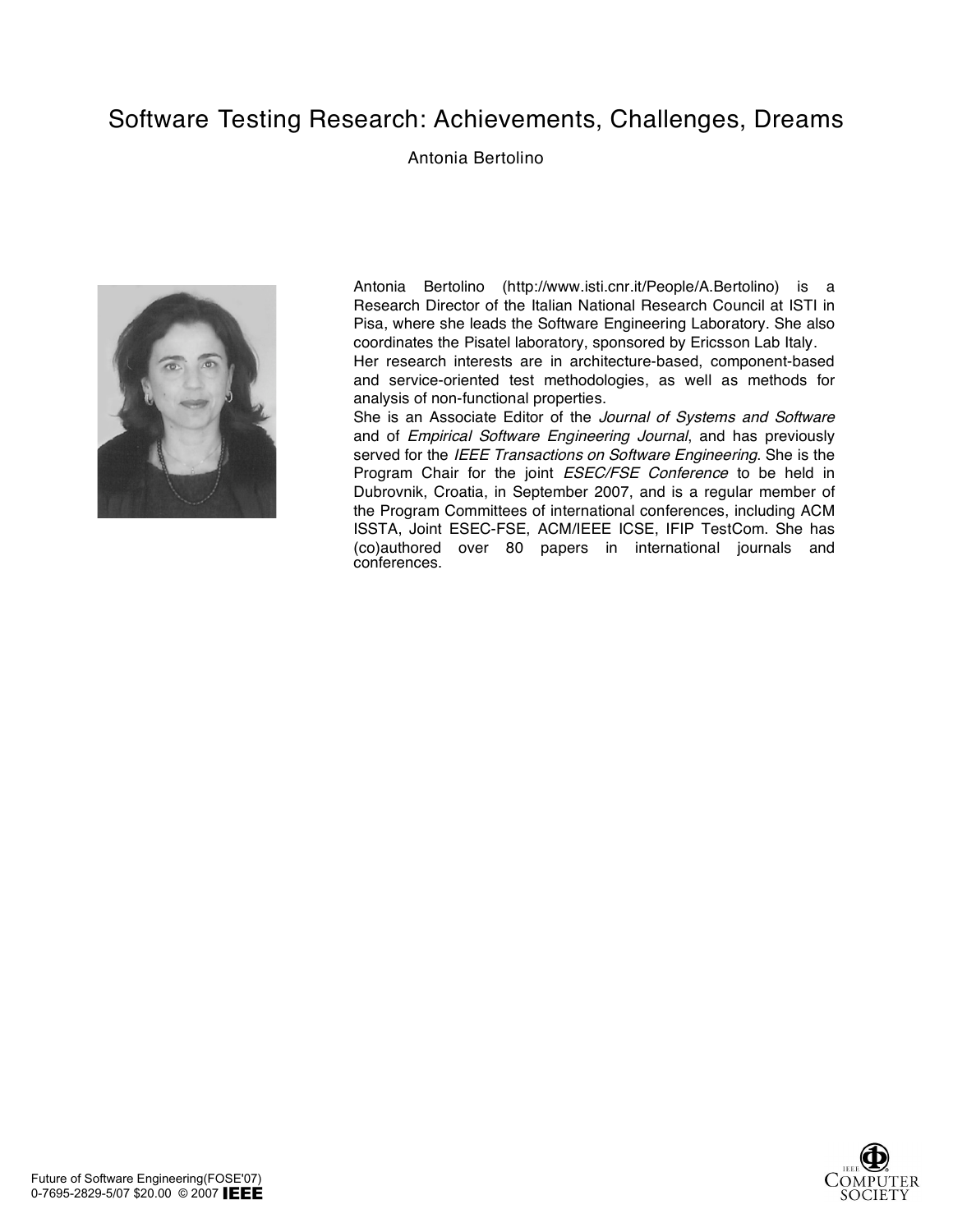# **Software Testing Research: Achievements, Challenges, Dreams**

Antonia Bertolino Istituto di Scienza e Tecnologie dell'Informazione "A. Faedo" Consiglio Nazionale delle Ricerche 56124 Pisa, Italy antonia.bertolino@isti.cnr.it

# **Abstract**

*Software engineering comprehends several disciplines devoted to prevent and remedy malfunctions and to warrant adequate behaviour. Testing, the subject of this paper, is a widespread validation approach in industry, but it is still largely ad hoc, expensive, and unpredictably effective. Indeed, software testing is a broad term encompassing a variety of activities along the development cycle and beyond, aimed at different goals. Hence, software testing research faces a collection of challenges. A consistent roadmap of the most relevant challenges to be addressed is here proposed. In it, the starting point is constituted by some important past achievements, while the destination consists of four identified goals to which research ultimately tends, but which remain as unreachable as dreams. The routes from the achievements to the dreams are paved by the outstanding research challenges, which are discussed in the paper along with interesting ongoing work.*

# **1. Introduction**

Testing is an essential activity in software engineering. In the simplest terms, it amounts to observing the execution of a software system to validate whether it behaves as intended and identify potential malfunctions. Testing is widely used in industry for quality assurance: indeed, by directly scrutinizing the software in execution, it provides a realistic feedback of its behavior and as such it remains the inescapable complement to other analysis techniques.

Beyond the apparent straightforwardness of checking a sample of runs, however, testing embraces a variety of activities, techniques and actors, and poses many complex challenges. Indeed, with the complexity, pervasiveness and criticality of software growing ceaselessly, ensuring that it behaves according to the desired levels of quality and dependability becomes more crucial, and increasingly difficult and expensive. Earlier studies estimated that testing can consume fifty percent, or even more, of the development costs [3], and a recent detailed survey in the United States [63] quantifies the high economic impacts of an inadequate software testing infrastructure.

Correspondingly, novel research challenges arise, such as for instance how to conciliate model-based derivation of test cases with modern dynamically evolving systems, or how to effectively select and use runtime data collected from real usage after deployment. These newly emerging challenges go to augment longstanding open problems, such as how to qualify and evaluate the effectiveness of testing criteria, or how to minimize the amount of retesting after the software is modified.

In the years, the topic has attracted increasing interest from researchers, as testified by the many specialized events and workshops, as well as by the growing percentage of testing papers in software engineering conferences; for instance at the 28th International Conference on Software Engineering (ICSE 2006) four out of the twelve sessions in the research track focused on "Test and Analysis".

This paper organizes the many outstanding research challenges for software testing into a consistent roadmap. The identified destinations are a set of four ultimate and unachievable goals called "dreams". Aspiring to those dreams, researchers are addressing several challenges, which are here seen as interesting viable facets of the bigger unsolvable problem. The resulting picture is proposed to the software testing researchers community as a work-in-progress fabric to be adapted and expanded.

In Section 2 we discuss the multifaced nature of software testing and identify a set of six questions underlying any test approach. In Section 3 we then introduce the structure of the proposed roadmap. We summarize some more mature research areas, which constitute the starting point for our journey in the roadmap, in Section 4. Then in Section 5, which is the main part of the paper, we overview several outstanding research challenges and the dreams to which they tend. Brief concluding remarks in Section 6 close the paper.

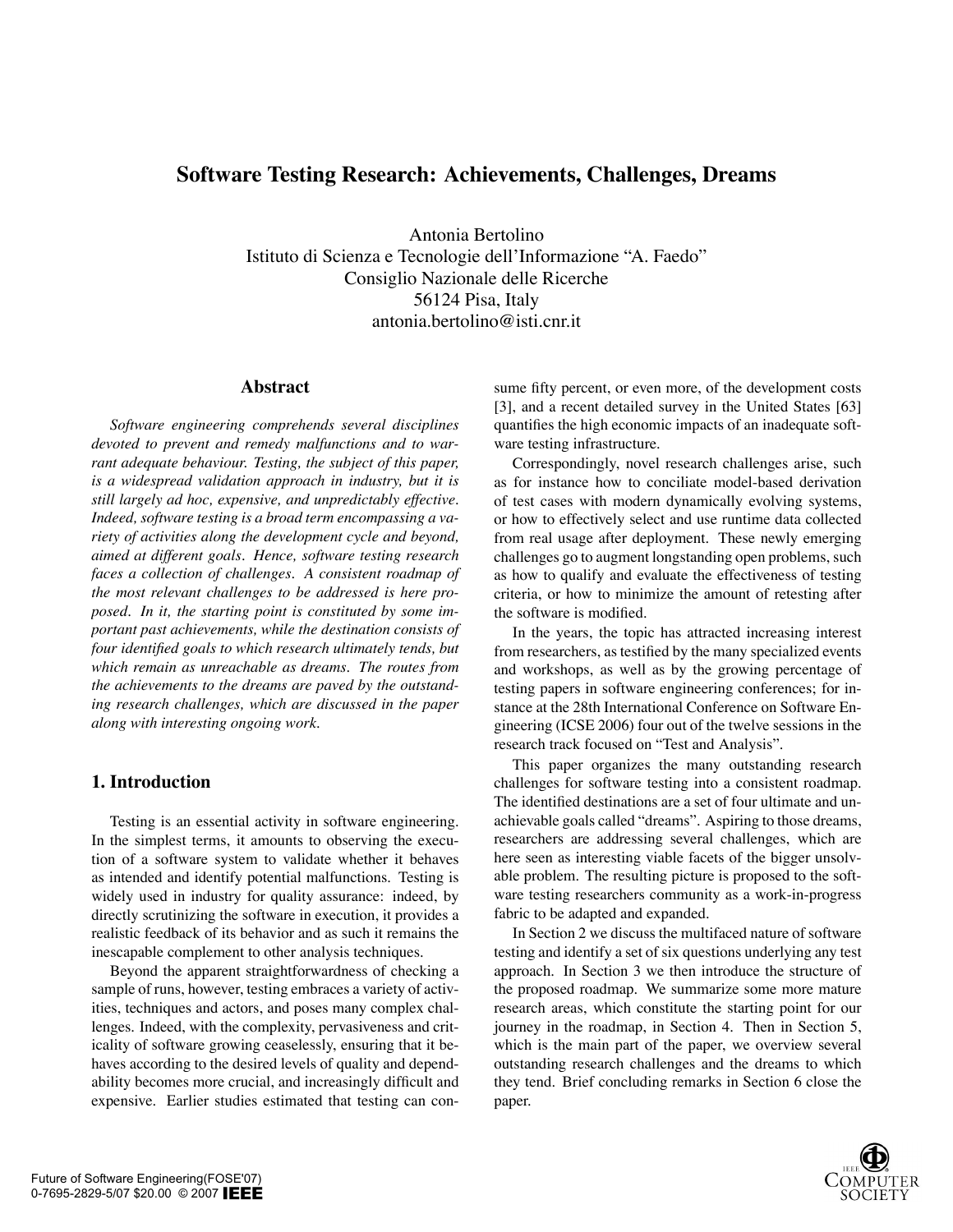# **2. The many faces of software testing**

Software testing is a broad term encompassing a wide spectrum of different activities, from the testing of a small piece of code by the developer (unit testing), to the customer validation of a large information system (acceptance testing), to the monitoring at run-time of a network-centric service-oriented application. In the various stages, the test cases could be devised aiming at different objectives, such as exposing deviations from user's requirements, or assessing the conformance to a standard specification, or evaluating robustness to stressful load conditions or to malicious inputs, or measuring given attributes, such as performance or usability, or estimating the operational reliability, and so on. Besides, the testing activity could be carried on according to a controlled formal procedure, requiring rigorous planning and documentation, or rather informally and ad hoc (exploratory testing).

As a consequence of this variety of aims and scope, a multiplicity of meanings for the term "software testing" arises, which has generated many peculiar research challenges. To organize the latter into a unifying view, in the rest of this section we attempt a classification of problems common to the many meanings of software testing. The first concept to capture would be what is the common denominator, if it exists, between all possible different testing "faces". We propose that such a common denominator can be the very abstract view that, given a piece of software (whichever its typology, size and domain) testing always consists of *observing a sample of executions*, and giving a verdict over them.

Starting from this very general view, we can then concretize different instances, by distinguishing the specific aspects that can characterize the sample of observations:

**WHY:** why is it that we make the observations? This question concerns the *test objective*, e.g.: are we looking for faults? or, do we need to decide whether the product can be released? or rather do we need to evaluate the usability of the User Interface?

**HOW:** which sample do we observe, and how do we choose it? This is the problem of *test selection*, which can be done ad hoc, at random, or in systematic way by applying some algorithmic or statistical technique. It has inspired much research, which is understandable not only because it is intellectually attractive, but also because how the test cases are selected -the test criterion- greatly influences test efficacy.

**HOW MUCH:** how big of a sample? Dual to the question of how do we pick the sample observations (test selection), is that of how many of them do we take (*test adequacy*, or stopping rule). Coverage analysis or reliability measures constitute two "classical" approaches to answer such question.

**WHAT:** what is it that we execute? Given the (possibly composite) system under test, we can observe its execution either taking it as a whole, or focusing only on a part of it, which can be more or less big (unit test, component/subsystem test, integration test), more or less defined: this aspect gives rise to the various *levels of testing*, and to the necessary scaffolding to permit test execution of a part of a larger system.

**WHERE:** where do we perform the observation? Strictly related to what do we execute, is the question whether this is done in house, in a simulated environment or in the target final context. This question assumes the highest relevance when it comes to the testing of embedded systems.

**WHEN:** when is it in the product lifecycle that we perform the observations? The conventional argument is that the earliest, the most convenient, since the cost of fault removal increases as the lifecycle proceeds. But, some observations, in particular those that depend on the surrounding context, cannot always be anticipated in the laboratory, and we cannot carry on any meaningful observation until the system is deployed and in operation.

These questions provide a very simple and intuitive characterization schema of software testing activities, that can help in organizing the roadmap for future research challenges.

# **3. Software testing research roadmap**

A roadmap provides directions to reach a desired destination starting from the "you are here" red dot. The software testing research roadmap is organised as follows:

- *•* the "you are here" red dot consists of the most notable *achievements* from past research (but note that some of these efforts are still ongoing);
- *•* the desired destination is depicted in the form of a set of (four) *dreams*: we use this term to signify that these are asymptotic goals at the end of four identified routes for research progress. They are unreachable by definition and their value exactly stays in acting as the poles of attraction for useful, farsighted research;
- *•* in the middle are the *challenges* faced by current and future testing research, at more or less mature stage, and with more or less chances for success. These challenges constitute the directions to be followed in the journey towards the dreams, and as such they are the central, most important part of the roadmap.

The roadmap is illustrated in Figure 1. In it, we have situated the emerging and ongoing research directions in the center, with more mature topics -the achievements- on their

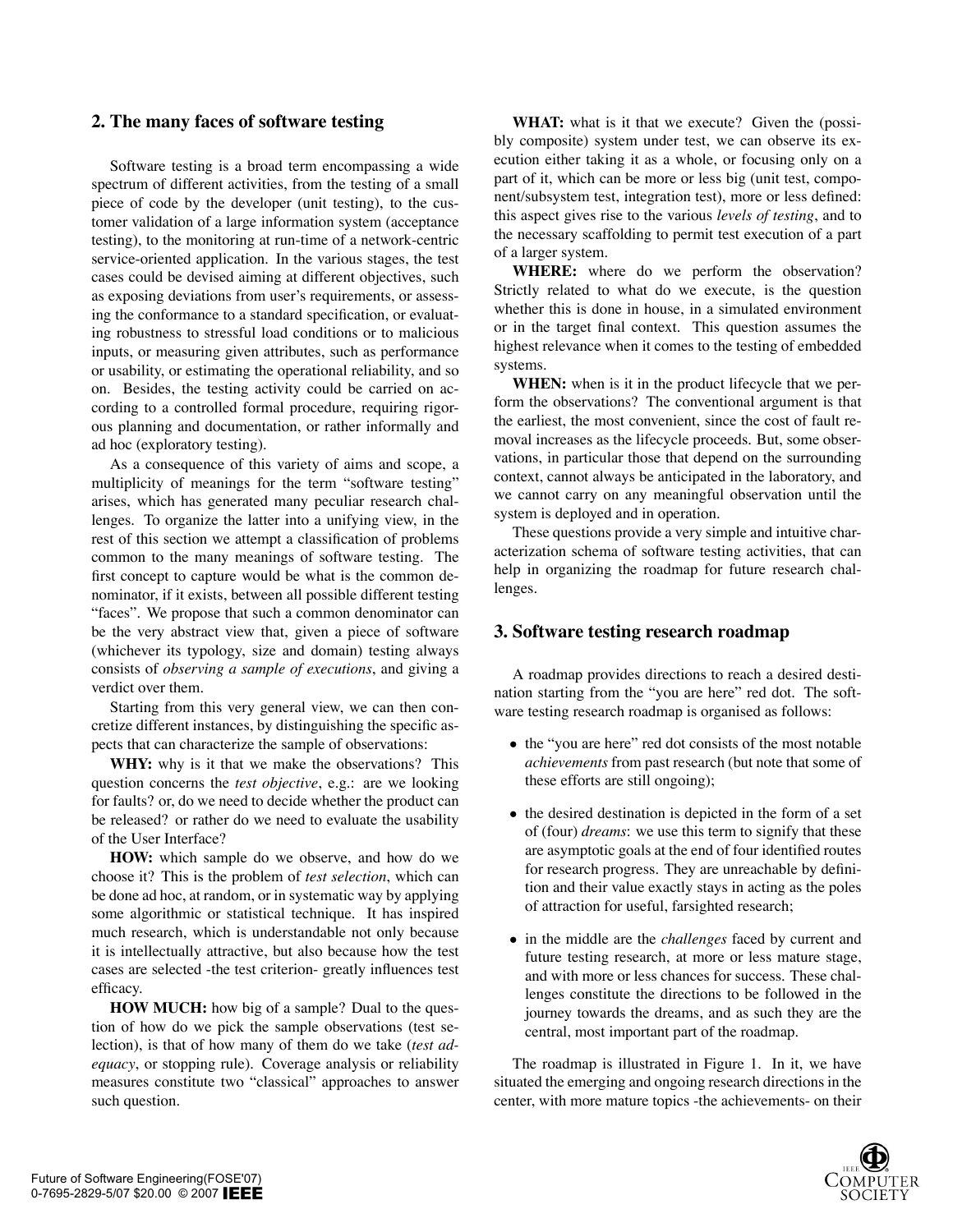

**Figure 1. Roadmap**



# Software testing research roadmap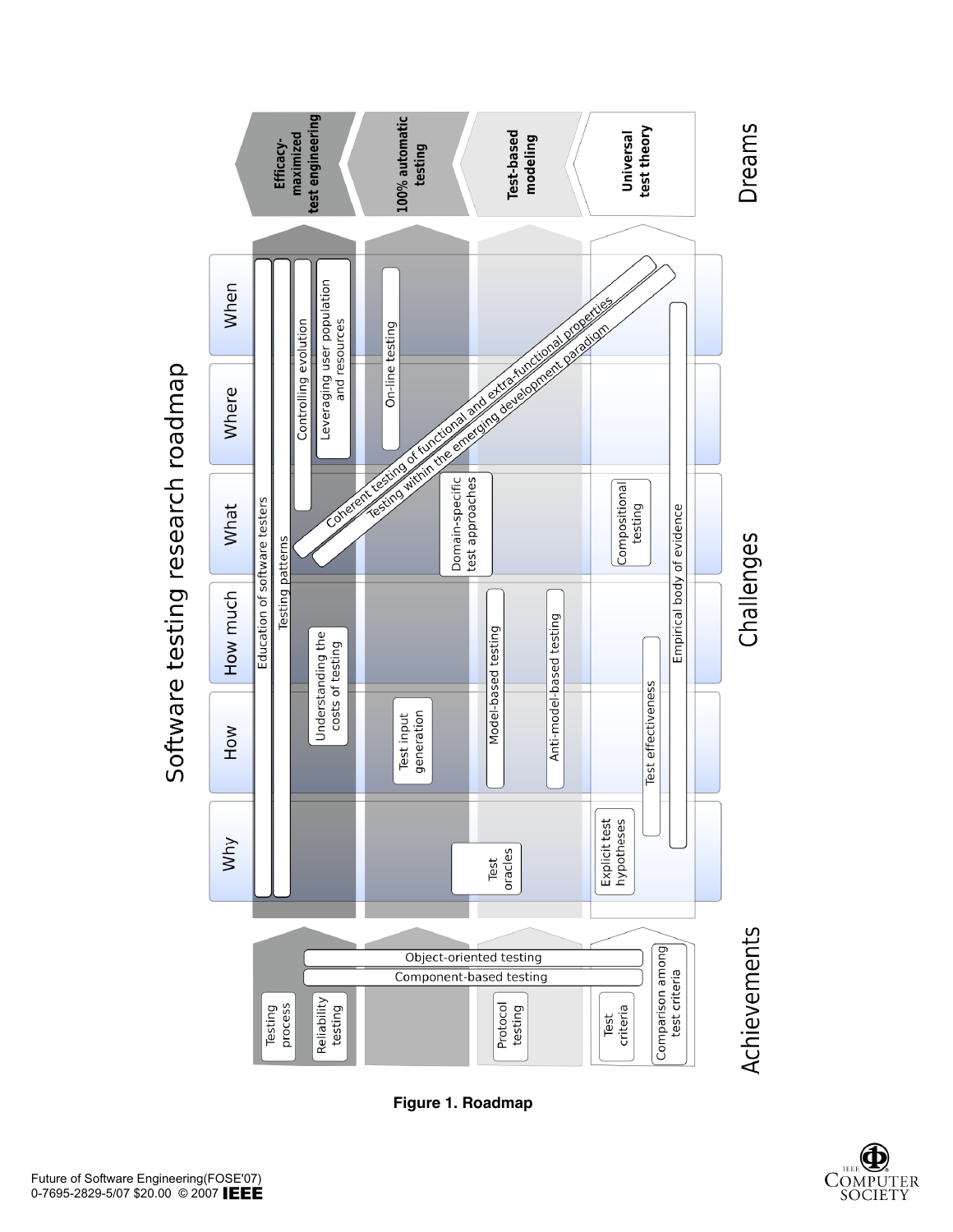left, and the ultimate goals -the dreams- on their right. Four horizontal strips depict the identified research routes toward the dreams, namely:

- 1. Universal test theory;
- 2. Test-based modeling;
- 3. 100% automatic testing;
- 4. Efficacy-maximized test engineering.

The routes are bottom-up ordered according somehow to progressive utility: the theory is at the basis of the adopted models, which in turn are needed for automation, which is instrumental to cost-effective test engineering.

The challenges horizontally span over six vertical strips corresponding to the WHY, HOW, HOW MUCH, WHAT, WHERE, and WHEN questions characterizing software testing faces (in no specific order).

Software testing research challenges find their place in this plan, vertically depending on the long term dream, or dreams, towards which they mainly tend, and horizontally according to which question, or questions, of the introduced software testing characterization they mainly center on.

In the remainder of this paper, we will discuss the elements (achievements, challenges, dreams) of this roadmap. We will often compare this roadmap with its 2000's predecessor by Harrold [43], which we will refer henceforth as FOSE2000.

#### **4. You are here: Achievements**

Before outlining the future routes of software testing research, a snapshot is here attempted of some topics which constitute the body of knowledge in software testing (for a ready, more detailed guide see also [8]), or in which important research achievements have been established. In the roadmap of Figure 1, these are represented on the left side.

The origins of the literature on software testing date back to the early 70's (although one can imagine that the very notion of testing was born simultaneously with the first experiences of programming): Hetzel [44] dates the first conference devoted to program testing to 1972. Testing was conceived like an art, and was exemplified as the "destructive" process of executing a program with the intent of finding errors, opposed to design which constituted the "constructive" party. It is of these years Dijkstra's topmost cited aphorism about software testing, that it can only show the presence of faults, but never their absence [25].

The 80's saw the assumption of testing to the status of an engineered discipline, and a view change of its goal from just error discovery to a more comprehensive and positive view of prevention. Testing is now characterized as *a broad and continuous activity throughout the development process* ([44], pg.6), whose aim is the measurement and evaluation of software attributes and capabilities, and Beizer states: *More than the act of testing, the act of* designing *tests is one of the best bug preventers known* ([3], pg. 3).

**Testing process.** Indeed, much research in the early years has matured into techniques and tools which help make such "test-design thinking" more systematic and incorporate it within the development process. Several test process models have been proposed for industrial adoption, among which probably the "V model" is the most popular. All of its many variants share the distinction of at least the Unit, Integration and System levels for testing.

More recently, the V model implication of a phased and formally documented test process has been argued by some as being inefficient and unnecessarily bureaucratic, and in contrast more *agile* processes have been advocated. Concerning testing in particular, a different model gaining attention is *test-driven development* (TDD)[46], one of the core *extreme programming* practices.

The establishment of a suitable process for testing was listed in FOSE2000 among the fundamental research topics and indeed this remains an active research today.

**Test criteria.** Extremely rich is the set of test criteria devised by past research to help the systematic identification of test cases. Traditionally these have been distinguished between white-box (a.k.a. structural) and black-box (a.k.a. functional), depending on whether or not the source code is exploited in driving the testing. A more refined classification can be laid according to the source from which the test cases are derived [8], and many textbooks and survey articles (e.g., [89]) exist that provide comprehensive descriptions of existing criteria. Indeed, so many criteria among which to choose now exist, that the real challenge becomes the capability to make a justified choice, or rather to understand how they can be most efficiently combined. In recent years the greatest attention has been turned to model-based testing, see Section 5.2.

**Comparison among test criteria.** In parallel with the investigation of criteria for test selection and for test adequacy, lot of research has addressed the evaluation of the relative effectiveness of the various test criteria, and especially of the factors which make one technique better than another at fault finding. Past studies have included several analytical comparisons between different techniques (e.g., [31, 88]). These studies have permitted to establish a subsumption hierarchy of relative thoroughness between comparable criteria, and to understand the factors influencing the probability of finding faults, focusing more in particular on comparing partition (i.e., systematic) against random testing. "Demonstrating effectiveness of testing techniques" was in fact identified as a fundamental research challenge in FOSE2000, and still today this objective calls for further research, whereby the emphasis is now on em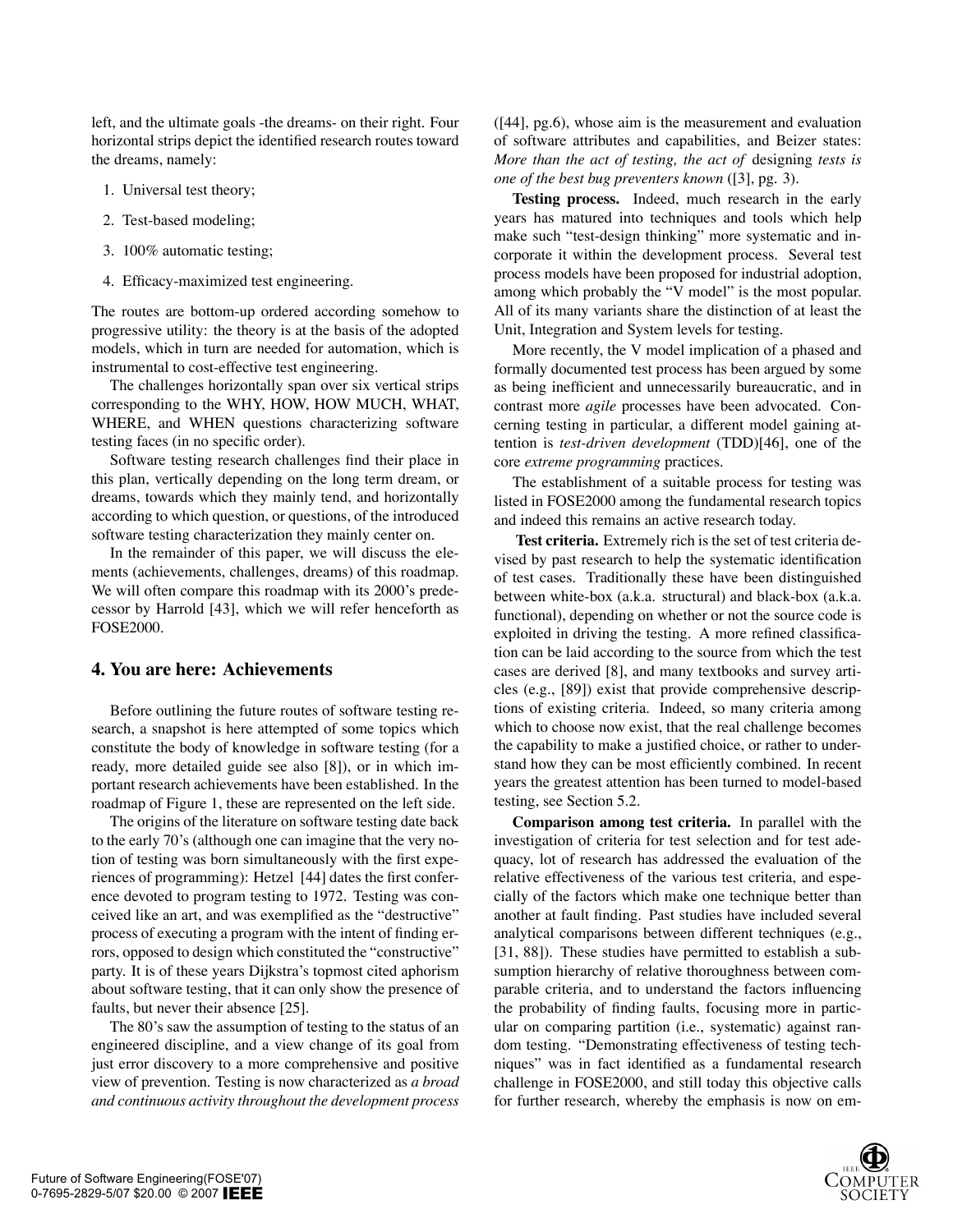pirical assessment.

**Object-oriented testing**. Indeed, at any given period, the dominating paradigm of development has catalyzed testing research for adequate approaches, as we further develop in Section 5.5. In the 90's the focus was on testing of Object-oriented (OO) software. Rejected the myth that enhanced modularity and reuse brought forward by OO programming could even prevent the need for testing, researchers soon realized that not only everything already learnt about software testing in general also applied to OO code, but also OO development introduced new risks and difficulties, hence increasing the need and complexity of testing [14]. In particular, among the core mechanisms of OO development, encapsulation can help hide bugs and makes test harder; inheritance requires extensive retesting of inherited code; and polymorphism and dynamic binding call for new coverage models. Besides, appropriate strategies for effective incremental integration testing are required to handle the complex spectrum of possible static and dynamic dependencies between classes.

**Component-based testing.** In the late 90's, componentbased (CB) development emerged as the ultimate approach that would yield rapid software development with fewer resources. Testing within this paradigm introduced new challenges, which we would distinguish between technical and theoretical in kind. On the technical side, components must be generic enough for being deployed in different platforms and contexts, therefore the component user needs to retest the component in the assembled system where it is deployed. But the crucial problem here is to face the lack of information for analysis and testing of externally developed components. In fact, while component interfaces are described according to specific component models, these do not provide enough information for functional testing. Therefore research has advocated that appropriate information, or even the test cases themselves (as in *Built-In Testing*), are packaged along with the component for facilitating testing by the component user, and also that the "contract" that the components abide to should be made explicit, to allow for verification.

The testing of component-based systems was also listed as a fundamental challenge in FOSE2000. For a more recent survey see [70].

What remains an open evergreen problem is the theoretical side of CB testing: how can we infer interesting properties of an assembled system, starting from the results of testing the components in isolation? The theoretical foundations of *compositional testing* still remain a major research challenge destined to last, and we discuss some directions for research in Section 5.1.

**Protocol testing.** Protocols are the rules that govern the communication between the components of a distributed system, and these need to be precisely specified in order to facilitate interoperability. Protocol testing is aimed at verifying the conformance of protocol implementations against their specifications. The latter are released by standard organizations, or by consortia of companies. In certain cases, also a standard conformance test suite is released.

Pushed by the pressure of enabling communication, research in protocol testing has proceeded along a separate and, in a sense, privileged trail with respect to software testing. In fact, thanks to the existence of precise statebased specifications of desired behaviour, research could very early develop advanced formal methods and tools for testing conformance to those established standard specifications [16].

Since these results were conceived for a restricted welldefined field of application, they do not readily apply to general software testing. However, the same original problem of ensuring proper interaction between remote components and services arises today on a broader scale for any modern software; therefore software testing research could fruitfully learn from protocol testing the habit of adopting standardized formal specifications, which is the trend in modern service-oriented applications. Viceversa, while early protocols were simple and easily tractable, today the focus is shifting to higher levels of communication protocols, and hence the complexity plague more typical of software testing starts also to become pressing here. Therefore, the conceptual separation between protocol testing and general software testing problems is progressively vanishing.

**Reliability testing.** Given the ubiquity of software, its reliability, i.e., the probability of failure-free operation for a specified period of time in a specified environment, impacts today any technological product. Reliability testing recognizes that we can never discover the last failure, and hence, by using the operational profile to drive testing, it tries to eliminate those failures which would manifest themselves more frequently: intuitively the tester mimics how the users will employ the system. Software reliability is usually inferred based on *reliability models*: different models should be used, depending on whether the detected faults are removed, in which case the reliability grows, or not, when reliability is only certified.

Research in software reliability has intersected research in software testing in many fruitful ways. Models for software reliability have been actively studied in the years 80's and 90's [58]. These models are now mature and can be engineered into the test process providing quantitative guidance for how and how much to test. For instance, this was done by Musa in his Software-Reliability-Engineered Testing (SRET) approach ([58], Chapt.6), and is also advocated in the Cleanroom development process, which pursues the application of statistical test approaches to yield certified reliability measures [69].

Unfortunately, the practice of reliability testing has not

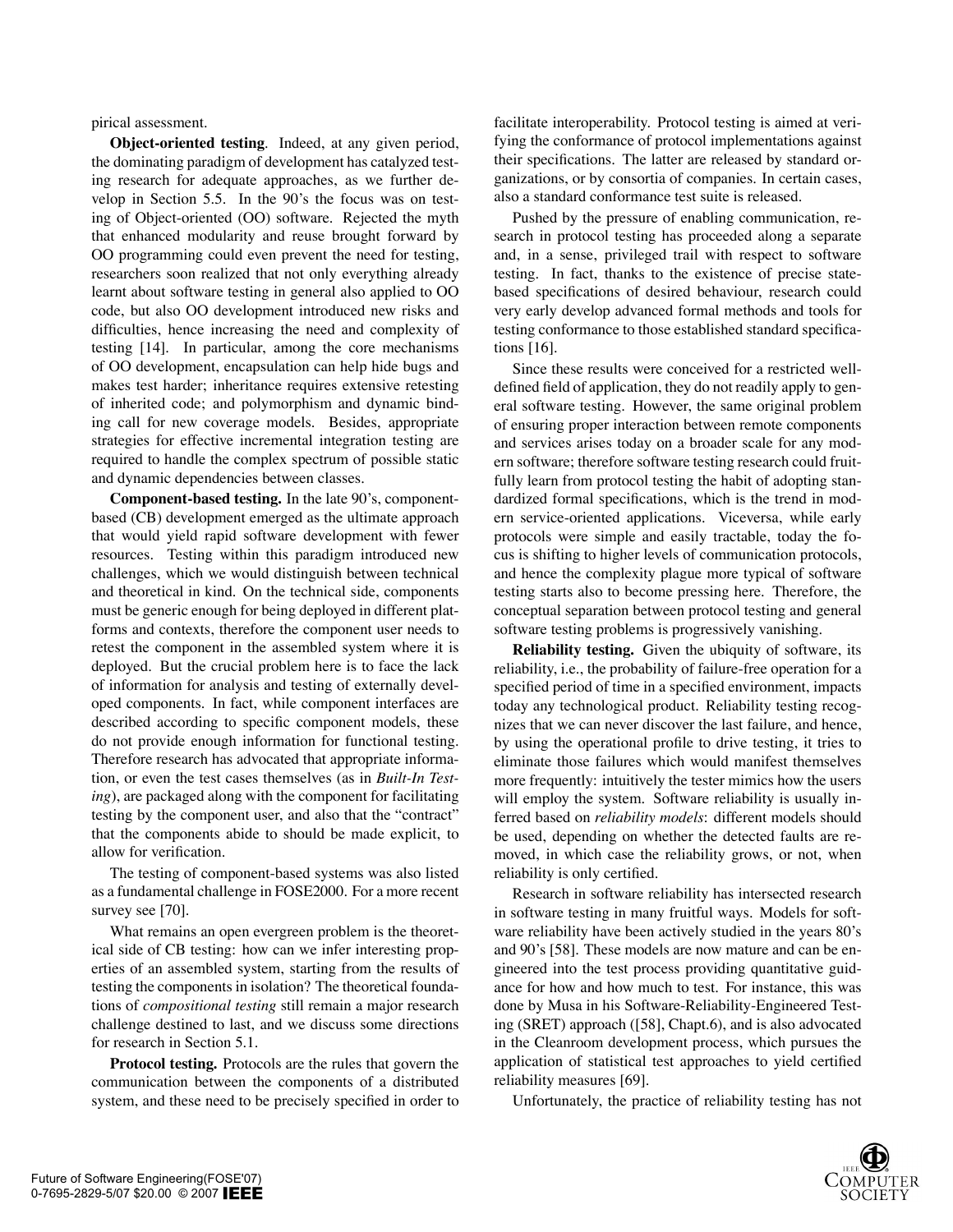proceeded at the same speed of theoretical advances in software reliability, probably because it is (perceived as) a complex and expensive activity, but also for the inherent difficulty of identifying the required operational profile [41]. Yet today the demand for reliability and other dependability qualities is growing and hence the need arises for practical approaches to coherently test functional and extrafunctional behaviour of modern software-intensive systems, as discussed further in Section 5.5. For future challenges in reliability testing we refer to Lyu's roadmap [57].

# **5. The routes**

In this section we describe the dreams of software testing research, and for each of them some relevant challenges to be addressed to advance the state of the art closer to the dream itself.

# 5.1. Dream: Universal test theory

One of the longstanding dreams of software testing research would be to build a sound comprehensive theory which is useful to backup and nourish test technology. By asking for a "universal" test theory I mean one coherent and rigorous framework to which testers can refer to understand the relative strengths and limitations of existing test techniques, and to be guided in selecting the most adequate one, or mix thereof, given the present conditions.

Seminal work in software testing theory dates back to the late 70's, when the related notions of a "reliable" [45] or an "ideal" [36] test suite were first introduced. Thanks to this pioneering work, we have logical arguments to corroborate the quite obvious fact that testing can never be exact [25]. But such knowledge *per se*, in addition to the warning that even though many tests passed, the software can still be faulty, provides little guidance about what is it then that we can conclude about the tested software after having applied a selected technique, or going even further, about how we could dynamically tune up our testing strategy as we proceed with accumulating test results, taking into account what we observe.

The dream would be to have a test machinery which ties a statement of the goal for testing with the most effective technique, or combination of techniques, to adopt, along with the underlying assumptions that we need to make. Towards this dream research needs to address several challenges.

#### **Challenge: Explicit test hypotheses**

Ultimately, given that testing is necessarily based on approximations (remember we started from the statement that testing amounts to sampling some executions), this universal theory should also make explicit for each technique which are its underlying assumptions, or *test hypotheses*:

firstly formalized in [6], the concept of a test hypothesis justifies the common and intuitive test practice behind the selection of every finite test set, by which a sample is taken as the representative of several possible executions. With the exception of few formal test approaches, test hypotheses are usually left implicit, while it would be of utmost importance to make them explicit. In this way, if we perform "exhaustive" testing according to the selected test criterion, from successfully completing the testing campaign we could justifiably conclude that the software is *correct under the stated hypotheses*: i.e., we still know that actually the software could be faulty, but we also know what we have assumed to be true at the origin and could instead be false. This notion is similar to the one of a "fault model", which is used instead in the realm of protocol testing, where a test suite is said to provide fault coverage guarantee for a given fault model.

A summary of test hypotheses behind most common testing approaches is given for instance by Gaudel [34], who mentions among others Uniformity Hypothesis for blackbox partition criteria (the software is assumed to behave uniformly within each test subdomain), and Regularity Hypothesis, using a size function over the tests. Such research should be extended to cover other criteria and approaches. The test hypotheses should be modularized by the test objective: different theories/hypotheses would be necessary when testing for reliability, when testing for debugging, and so on.

*By making explicit our assumptions, this challenge refines the WHY do we observe some executions.*

# **Challenge: Test effectiveness**

To establish a useful theory for testing, we need to assess the effectiveness of existing and novel test criteria. Although as said among the Achievements, several comparison studies have been conducted to this purpose, Fose2000 already signalled that additional research was needed to provide *analytical, statistical, or empirical evidence of the effectiveness of the test-selection criteria in revealing faults*, in order to *understand the classes of faults for which the criteria are useful*. These challenges are still alive. In particular, it is now generally agreed that it is always more effective to use a combination of techniques, rather than applying only one, even if judged the most powerful, because each technique may target different types of fault, and will suffer from a *saturation effect* [58].

Several works have contributed to a better understanding of inherent limitations of different testing approaches, starting from the seminal Hamlet and Taylor' paper discussing partition testing and its underlying assumptions [41]. Yet further work is needed, notably to contextualize such comparisons to the complexity of real world testing (for instance, Zhu and He [90] analyse the adequacy of testing concurrent systems), as well as to refine assumptions at the

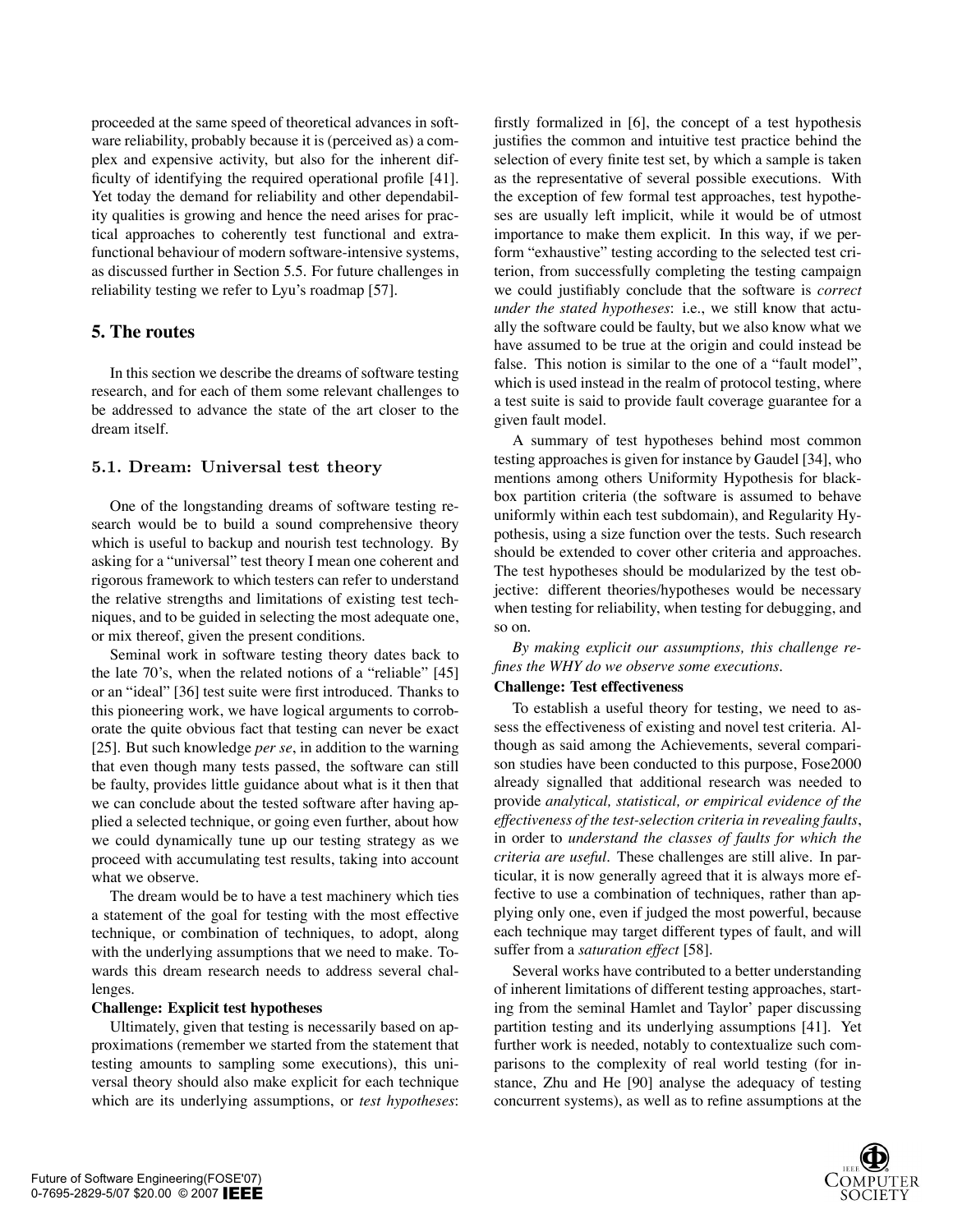bases of such comparisons, to take into account progresses in test automation. For example, even the conventional controversy about the relative merits of *systematic vs. random* techniques is today revitalized by the arising sophisticated methods for automating random test generation (which are discussed in Section 5.3).

*This challenge addresses the WHY, HOW and HOW MUCH of testing, in terms of the faults (which and how many) we target.*

#### **Challenge: Compositional testing**

The ever growing complexity of software makes testing hard, and hinders progress towards any of research dreams, included test theory. Traditionally, test complexity has been addressed by the ancient *divide et impera* strategy, i.e., the testing of a large complex system is decomposed into the separate testing of its composing "pieces". Much past research has addressed techniques and tools for helping incremental testing strategies in organizing and executing progressively different aggregations of components. For example, different strategies have been proposed to generate the *test order* which is more efficient in minimizing the need of stubs and scaffolding, see [18] for a recent comparison. The problem has become particularly relevant today with the emergence of the CB development paradigm, as already discussed in FOSE2000, and even more with the increasing adoption of dynamic system compositions.

So, we need a chapter of testing theory addressing compositional testing: we need to understand how we can *reuse the test results* observed in the separate testing of the individual pieces (be them Units or Components or Subsystems), in particular what conclusions can be inferred about the system resulting from the composition, and which additional test cases must be run on the integration. Several promising directions of study have been undertaken in different contexts. For instance, Hamlet has proposed a simple foundational theory for *component-based software reliability* [40], recently extended with the notion of state [39], but work is still needed to make it generally applicable.

Blundell and coauthors [15] are instead investigating the application to testing of *assume-guarantee* reasoning, a verification technique used to infer global system properties by checking individual components in isolation. Since to be able to verify a component individually, we need to make assumptions about its context, assume-guarantee verification checks whether a component guarantees a property assuming the context behaves correctly, and then symmetrically the context is checked assuming the component is correct. The promise of assume-guarantee testing would be that by observing the test traces of the individual components one could infer global behaviours.

The protocol test community is also actively investigating compositional testing. For example, van der Bijl and coauthors [81] have formally analysed the parallel composition of two given communication components, based on the *ioco*-test theory [79], which works on Labeled Transition Systems. In particular, if two components have been separately tested and proved to be *ioco*-correct, is their integration *ioco*-correct as well? The authors show that in general this cannot be concluded, but the answer can be affirmative for components whose inputs are completely specified [81]. Gotzhein and Khendek [37] instead have considered the glue code for the integration of communicating components, have produced a fault model for it and developed a procedure to find the test cases for the glue.

*This challenge is clearly related to WHAT we test.*

#### **Challenge: Empirical body of evidence**

Today the importance of experimentation to advance the maturity of software engineering discipline certainly does not need to be underlined (Siøberg and coauthors [77] discuss in depth research challenges faced by empirical methods). In every topic of software engineering research, empirical studies are essential to evaluate proposed techniques and practices, to understand how and when they work, and to improve on them. This is obviously true for testing as well, in which *controlled experimentation is an indispensable research methodology* [26].

In FOSE2000, Harrold identified in this regard the following needs: controlled experiments to demonstrate techniques; collecting and making publicly available sets of experimental subjects; and industrial experimentation. All such needs can be confirmed today, and a more recent review of testing technique experiments [48] sadly concluded that *over half of the existing* (testing technique) *knowledge is based on impressions and perceptions and, therefore, devoid of any formal foundation.*

Indeed, by experimenting, we should aim at producing an empirical body of knowledge which is at the basis for building and evolving the theory for testing. We need to examine factors that can be used to early estimate where faults reside and why, so that test resources can be properly allocated. And for doing this we need to have meaningful experiments, in terms of scale, of the subjects used, and of context, which is not always realistic. Banally, for all three aspects, the barrier is cost: careful empirical studies on large scale products, within real world contexts (such as [66]), and possibly replicated by several professional testers so to attain generally valid results are of course prohibitively expensive. A possible way out to overcome such barrier could be that of joining the forces of several research groups, and carrying out distributed and widely replicated experiment. Roughly the idea would be that of launching sort of "Open Experiments" initiative, similarly to how several Open Source projects have been successfully conducted. Awareness of the need to unite forces is spreading, and some efforts are already being taken toward building shared data repositories, as in [26], or distributed experi-

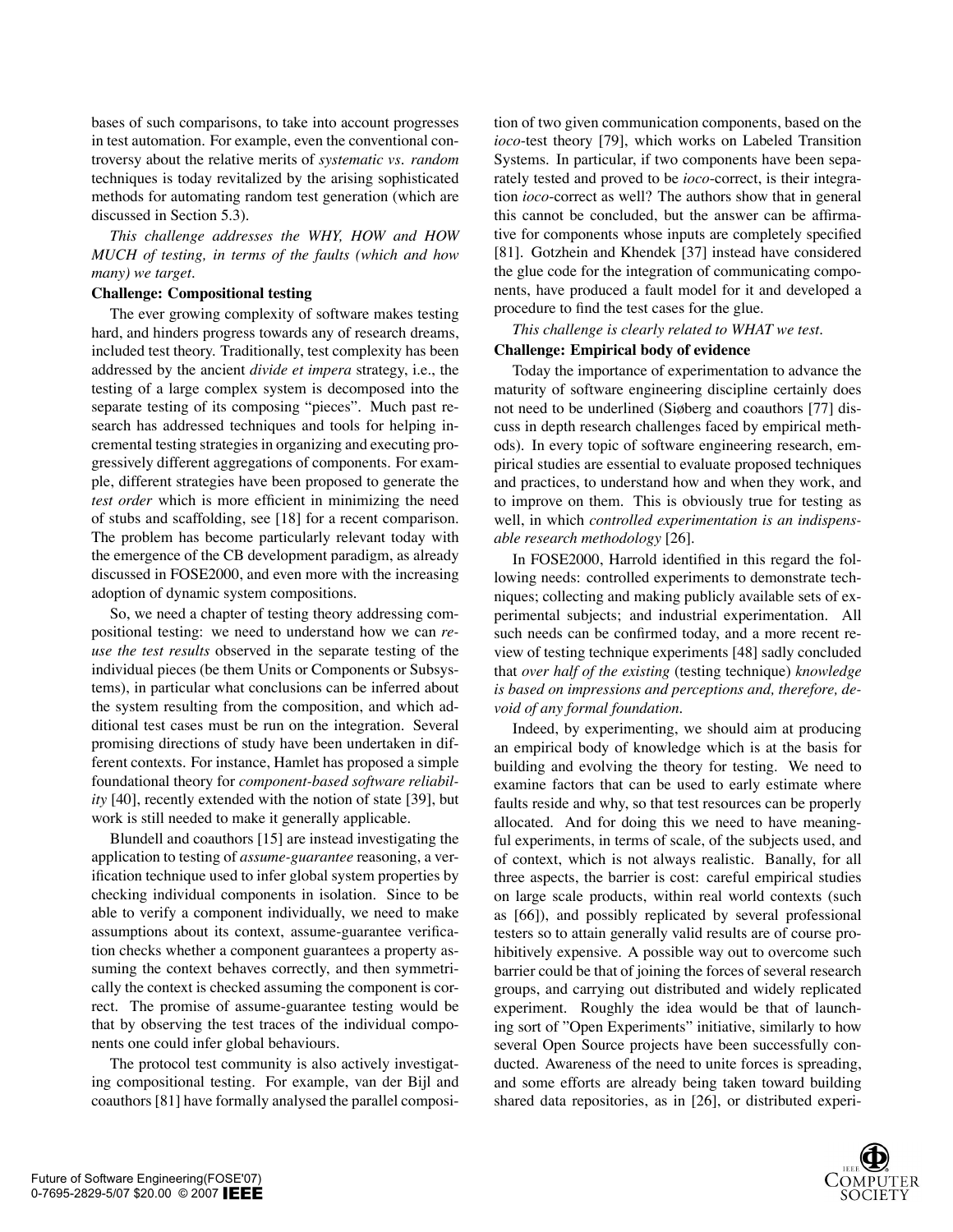mental testbeds, such as the PlanetLab [68] collection of more than 700 machines connected around the world.

*This is a fundamental challenge which spans over all six characterizing questions.*

# 5.2. Dream: Test-based modeling

A great deal of research focuses nowadays on modelbased testing, which we discuss below. The leading idea is to use models defined in software construction to drive the testing process, in particular to automatically generate the test cases. The pragmatic approach that testing research takes is that of following what is the current trend in modeling: whichever be the notation used, say e.g. UML or Z, we try to adapt to it a testing technique as effectively as possible.

But if we are allowed to consider the dream, from the tester's viewpoint the ideal situation would be to reverse this approach with respect to what comes first and what comes after: instead of taking a model and see how we can best exploit it for testing, let us consider how we should ideally build the model so that the software can be effectively tested. Wouldn't it be nice if developers -fully aware of the importance and difficulty of thorough model-based testingcare in advance about testing and derive appropriate models already enhanced with information instrumental for testing? This is the motivation why we are here reversing the current view of "model-based testing" towards the dream of "testbased modeling".

Admittedly, this is just a new term for an old idea, as actually we can find already several research directions that more or less explicitly have been working toward approaching this dream. On one side, this notion of test-based modeling is closely related to, actually a factor of, the old idea of "Design-for-testability", which is primarily concerned with designing software so as to enhance Controllability (of inputs) and Observability (of outputs). But also related can be seen former approaches to testing based on assertions, and more recent ones based on Contracts. Assertions in particular have early been recognized as a useful tool to enhance testing, since they can verify at runtime the internal state of a program. Descending from assertions, contracts were originally introduced at the level of classes for OO software, and have then been adopted for components: intuitively, a contract establishes a "legal" agreement between two interacting parties, which is expressed by means of three different types of assertions: pre-conditions, post-conditions and invariants. The step to using such contracts as a reference for testing is short, and much interesting research is going on with promising results, e.g., [20, 52].

# **Challenge: Model-based testing**

The often cited trends in this paper of rising levels of complexity and needs for high quality are driving the cost of testing higher, to the point where traditional testing practices become uneconomic, but fortunately at the other end, the increasing use of models in software development yields perspective of removing the main barrier to the adoption of model-based testing, which is (formal) modeling skills.

Model-based testing is actually a sort of *Back to the future* movie for software testing. Indeed, the idea of modelbased testing has been around for decades (Moore [62] started the research on FSM-based test generation in 1956!), but it is in the last few years that we have seen a groundswell of interest in applying it to real applications (for an introduction to the different approaches and tools in modelbased testing see, e.g., [80]).

Nonetheless, industrial adoption of model-based testing remains low and signals of the research-anticipated breakthrough are weak. Therefore, beyond theoretical challenges, researchers are today focusing on how to beat the barriers to wide adoption. There are important technical and process-related issues pending.

A widely recognized issue is how can we *combine* different styles of modeling (such as transition-based, pre/post condition-based and scenario-based). For instance, we need to find effective ways to compose state-based and scenariobased approaches [9, 38]. At Microsoft, where model-based testing has been championed for various years now, but with limited follow-up, a *multi-paradigmatic* approach [38] is now pursued to favor a wider adoption. The idea is that models stemming from different paradigms and expressed in any notation can be seamlessly used within one integrated environment. The lesson learned is in fact that forcing users to use a new notation does not work, instead the core of a model-based testing approach should be agnostic and let developers use existing programming notations and environments [38]. We also need ways to combine model-based criteria with other approaches; for instance a promising idea is to use testing over simulations [72] to optimize the test suite and to boost testing.

Process-related issues concern the need to integrate model-based testing practice into current software processes: perhaps the crucial issues here are the two related needs for test management of making test models as abstract as possible, while still retaining the ability to generate executable tests on one side; and of keeping traceability from requirements to tests all along the development process, on the other. We finally also need industrial-strength tools for authoring and interactive modeling, that can help reduce the inadequate education of current testers (or maybe the excessive expertise requirements of proposed techniques).

A special case of model-based testing is *conformance testing*, i.e., checking whether the system under test complies with its specification, under some defined relation (which is strictly related to the test hypotheses previously discussed). Starting from the 70's, many algorithms have

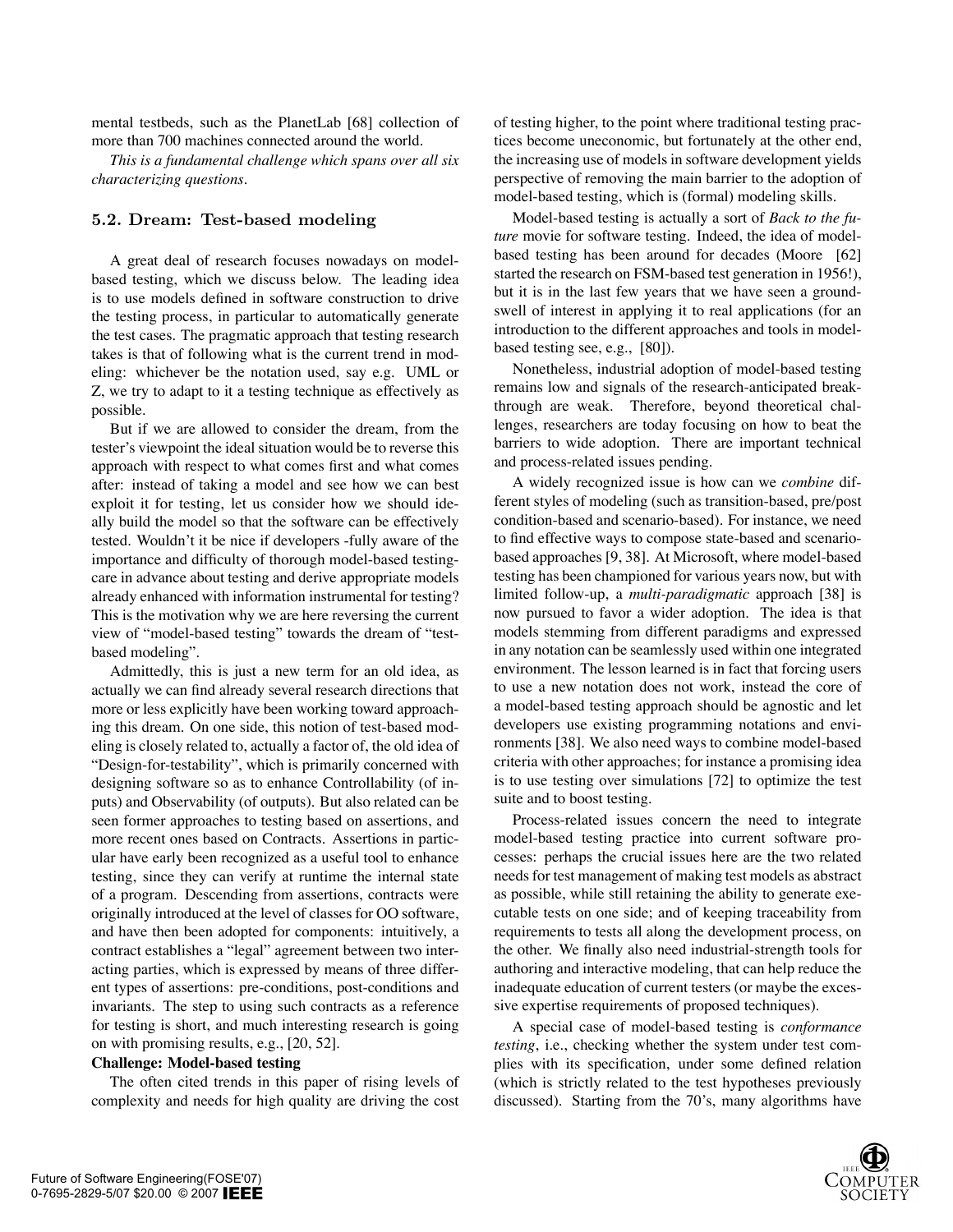been proposed; a recent extensive overview of current open challenges is given in Broy and coauthors' tutorial on model-based testing for reactive systems [21]. The results achieved so far are impressive on theoretical grounds, but many of the proposed methods are hardly applicable to realistic systems, even though several tools have been produced and some of these are applied in specialized domains. A good overview of tools for model-based conformance testing built on a sound theory is provided by Belinfante and coauthors [4], who highlight the need to improve and ease the application of the theory.

*This challenge refers to the HOW we select which test executions to observe, and partly to the HOW MUCH of them.*

#### **Challenge: Anti-model-based testing**

Parallel to model-based testing, several efforts are being devoted towards novel forms of testing which lay directly on the analysis of program executions, rather than on an a-priori model. Instead of taking a model, devise from it a test plan, and hence compare the test results back to the model, these other approaches collect information from executing the program, either after actively soliciting some execution, or passively during operation, and try to synthesize from these some relevant properties of data or of behaviour. There can be cases in which the models simply do not exist or are not accessible, such as for COTS or legacy components; other cases in which the global system architecture is not decided a-priori, but is created and evolves dynamically along the life of a system; or, a model is originally created, but during development it becomes progressively less useful since its correspondence with the implementation is not enforced and is lost. Hence, symmetrically to model-based testing, we have that (explicitly or implicitly) a model is derived a posteriori via testing, which we refer to as *anti-model-based testing*, as anticipated in [11]. By this term we refer to all various approaches that by means of testing, reverse-engineering a model, in the form of an invariant over the program variables, or in the form of a statemachine, or a Labelled Transition System, or a Sequence diagram, and so on, and then check such a model to detect whether the program behaves appropriately.

Anti-model-based testing can rely over the great advances of dynamic program analysis, which is a very active research discipline today, as discussed by Canfora and Di Penta [22].

We need to be able to infer system properties by reasoning on a limited set of observed traces, or even partial traces, since we might observe the components that form the system. In a recent work, Mariani and Pezzè [59] propose the BCT technique to derive behaviour models for monitored COTS components. In their approach the behavioural models consist of both I/O models, obtained by means of the well-known Daikon dynamic invariant detector [30], and interaction models, in the form of Finite State Automata. Interestingly, these derived models can afterward be used for model-based testing if and when the components are replaced by new ones. A related challenge is to maintain the dynamically derived models up-to-date: depending on the type of upgrade to the system, also the model can need to be refined, as Mariani and Pezze also observe, outlining some ` possible strategies.

*This challenge as well refers to the HOW and the HOW MUCH we observe of test executions.*

# **Challenge: Test oracles**

Strictly related to test planning, and specifically to the problem of how to derive the test cases, is the issue of deciding whether a test outcome is acceptable or not. This corresponds to the so-called "oracle", ideally a magical method that provides the expected outputs for each given test cases; more realistically, an engine/heuristic that can emit a pass/fail verdict over the observed test outputs.

Although it is obvious that a test execution for which we are not able to discriminate between success or failure is a useless test, and although the criticality of this problem has been very early raised in literature [85], the oracle problem has been paid little attention by research and in practice few alternative solutions still exist to human eyeballing. But such state of affairs which is already today not satisfactory, with the increasing complexity and criticality of software applications is destined to become a blocking obstacle to reliable test automation (in fact, the test oracles challenge also overlaps the route toward test automation). Indeed, the precision and efficiency of oracles greatly affects testing cost/effectiveness: we don't want that test failures pass undetected, but on the other side we don't want either to be notified of many false-positives, which waste important resources. We need to find more efficient methods for realizing and automating oracles, modulo the information which is available.

A critical survey of oracle solutions is provided by Baresi and Young [1], who conclude by highlighting areas where research progress is expected, which we borrow and expand below: *Concrete vs. abstract state and behavior:* modelbased testing promises to alleviate the oracle problem, since the same model can act as the oracle; however, for oracles based on abstract descriptions of program behavior, the problem remains of bridging the gap between the concrete observed entities and the abstract specified entities; *Partiality:* plausibly partial oracles are the only viable solution to oracle automation: the challenge is to find the best tradeoff between precision and cost; *Quantification:* for test oracles implemented via executable specification languages a compromise between expressiveness and efficiency must be sought, so far there is no clear optimum balance nor any fully satisfactory approach to accommodating quantifiers; *Oracles and test case selection:* ideally, oracles should be

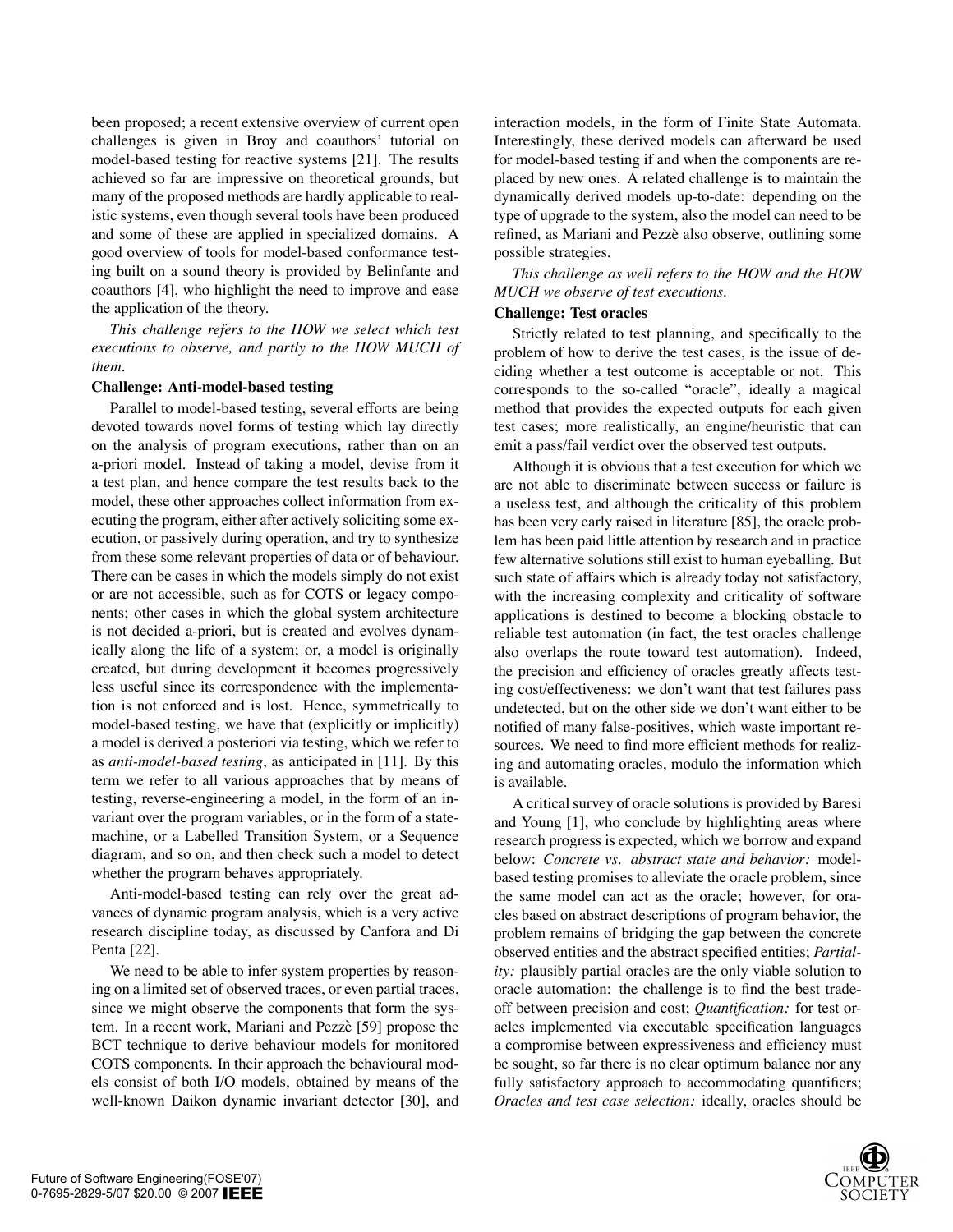orthogonal to test case selection; however, in model-based testing the available models are often used to derive test classes and test-class-specific test oracles together.

*This challenge refers to the WHY question, in the sense of what we test against.*

# 5.3. Dream: 100% automatic testing

Far-reaching automation is one of the ways to keep quality analysis and testing in line with the growing quantity and complexity of software. Software engineering research puts large emphasis on automating the production of software, with a bulk of modern development tools generating ever larger and more complex quantities of code with less effort. The other side of the coin is the large danger that the methods to assess the quality of the so produced software, in particular testing methods, cannot keep the pace with such software construction methods.

A large part of current testing research aims at improving the degree of attainable automation, either by developing advanced techniques for generating the test inputs (this challenge is expanded below), or, beyond test generation, by finding innovative support procedures to automate the testing process.

The dream would be a powerful integrated test environment which by itself, as a piece of software is completed and deployed, can automatically take care of possibly instrumenting it and generating or recovering the needed scaffolding code (drivers, stubs, simulators), generating the most suitable test cases, executing them and finally issuing a test report. This idea, although chimeric, has attracted followers, for instance in the early DARPA sponsored initiative for Perpetual Test (also mentioned in FOSE2000) and more recently in Saff and Ernst' Continuous Testing approach [74], which exactly aims to run tests in the background on the developer's machine while they program.

Quite promising steps have recently been made towards realization of this dream for *unit testing*, which is widely recognized as an essential phase to ensure software quality, because by scrutinizing individual units in isolation it can early detect even subtle and deeply-hidden faults which would hardly be found in system testing. Unfortunately, unit testing is often poorly performed or skipped altogether because quite expensive. We need approaches to make it feasible within the industrial development processes. A major component of unit testing high cost is the huge quantity of extra coding necessary for simulating the environment where the unit will be run, and for performing the needed functional checking of the unit outputs. To alleviate such tasks, highly successful between developers have been the frameworks belonging to the family of XUnit. Among these, the most successful is JUnit [47], which permits to automate the coding of Java test cases and their manage-

ment, and has favored the spread of already mentioned testdriven development.

However such frameworks do not help with test generation and environment simulation. We would like to push automation further, as for example in the Directed Automated Random Testing (DART) approach [35], which fully automates unit testing by: automated interface extraction by static source-code analysis; automated generation of a random test driver for this interface; and dynamic analysis of program behaviour during execution of the random test cases, aimed at automatically generating new test inputs that can direct the execution along alternative program paths.

Another example is provided by the notion of "software agitation" [17], an automatic unit test technique supported by the Agitator commercial tool, which combines different analyses, such as symbolic execution, constraint solving, and directed random input generation for generating the input data, together with the already cited Daikon system [30].

Yet another approach is constituted by Microsoft Parameterized Unit Tests (PUT) [78], i.e., coded unit tests that are not fixed (as it happens for those programmed in XUnit frameworks), but depend on some input parameters. PUTs can describe abstract behavior in concise way by using symbolic execution techniques and by constraint solving can find inputs for PUTs that achieve high code coverage.

The three cited examples are certainly not exhaustive of the quite active and fruitful stage that test automation is currently enjoying. The common underlying trend that emerges is the effort to *combine* and efficiently engineering advances coming from *different types of analysis*, and this, together with the exponential increase of computational resources available, could be the really winning direction towards the 100% automation dream.

#### **Challenge: Test input generation**

Research in automatic generation of test inputs has always been very active and currently so many advanced technologies are under investigation that even devoting the whole paper just to this topic would not yield sufficient space to adequately cover it. What is dismaying is that until nowadays all such effort has produced limited impact in industry, where the test generation activity remains largely manual (as reported for instance at ISSTA 2002 Panel<sup>[7]</sup>). But finally the combination of theoretical progresses in the underlying technologies, such as symbolic execution, model checking, theorem proving, static and dynamic analyses, with technology advances in modeling industry-strength standards and with available computational power seems to make this objective closer and has revitalized researchers' faith.

The most promising results are announced to come from three directions, and especially from their mutual convergence: the already widely discussed model-based approach, "clever" ways to apply random generation, and a wealthy

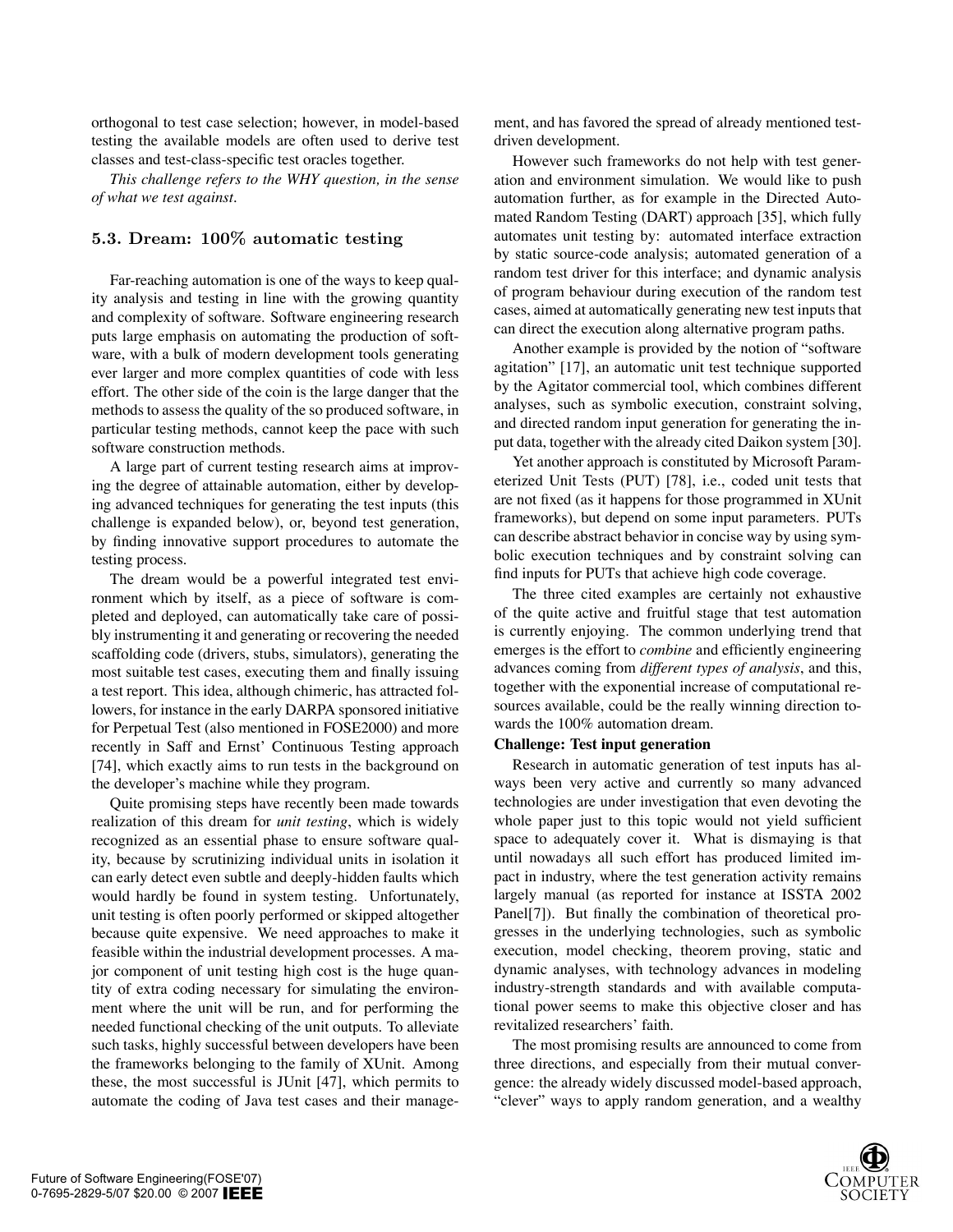variety of search-based techniques used for both white-box and black-box test generation.

Concerning *model-based test generation*, clearly research is posing great expectations in this direction since the emphasis on using (formal) models to guide testing resides exactly in the potential for automated derivation of test cases. References to ongoing work have already been provided in speaking of model-based testing challenges. Many of the existing tools are state-based and do not deal with input data. Research is needed to understand how we can incorporate data models within more traditional state-based approaches; one direction could be the introduction of symbolism over the state-based models, which could avoid the state-space explosion during test generation, and would preserve the information present in data definitions and constraints for use during the test selection process. For example, such an approach is being realized by the Symbolic Transition Systems approach [33], which augment transition systems with an explicit notion of data and data-dependent control flow. Also we need to increase the efficiency and potential of automated test generation by reusing within model-based approaches latest advances in theorem proving, model-checking and constraint satisfaction techniques. In particular, dating back to the mid 70's, symbolic execution might be considered the most traditional approach to automated test data generation. Such approach, which has been put aside for some time, because of the many underlying difficulties, is today revitalized by the resurgence of strongly-typed languages and by the development of more powerful constraint solvers; Lee and coauthors [53] survey most promising developments.

Concerning *random test generation*, this used to be considered a shallow approach, with respect to systematic techniques, deemed to be more comprehensive and capable to find important corner cases that would be likely to be overlooked by random techniques. However, previous studies mainly compared strawman implementations of random testing to sophisticated implementations of systematic techniques. Today, several researchers are proposing clever implementations of random testing that appear to outperform systematic test generation, if not else in terms of feasibility. The underlying idea of such approaches is that the random generation is improved dynamically, by exploiting feedback information collected as the tests are executed. For instance, Sen and coauthors have built on top of the cited DART approach, a notion of "concolic testing" [75], which is the combination of concrete (random) testing with symbolic execution. The concrete and symbolic executions are run in parallel and "help" each other. Instead, Pacheco and coauthors [67] randomly select a test case, execute it and check it against a set of contracts and filters.

The most promising direction then is to figure out efficient ways to combine the respective strengths of systematic (model-based) and random testing.

Finally, concerning *search-based test generation*, this consists of exploring the space of solutions (the sought test cases) for a selected test criterion, by using metaheuristic techniques that direct the search towards the potentially most promising areas of the input space. The attractive feature is that this approach appears to be fruitfully applicable to an unlimited range of problems; a recent survey is provided by McMinn [60]. Search-based test data generation is just one possible application of search-based software engineering [42].

*This challenge addresses the HOW the observations are generated.*

#### **Challenge: Domain-specific test approaches**

Domain-specific languages emerge today as an efficient solution towards allowing experts within a domain to express abstract specifications closer to their exigencies of expression, and which can then be automatically translated into optimized implementations. Testing as well can benefit from restricting the scope of application to the needs of a specific domain.

Research should address how domain knowledge can improve the testing process. We need to extend domainspecific approaches to the testing stage, and in particular to find domain-specific methods and tools to push test automation. Domain-specific testing could use specialized kinds of approaches, processes and tools. These in turn need to make use of customizable modeling and transformation tools, hence the challenge also overlaps the test-based modeling route.

Test techniques for specific domains have been investigated, for instance for databases, for GUI usability, for web applications, for avionics, for telecommunication systems; but few works having as their very focus the development of methodologies for exploiting domain-knowledge exist. One interesting pioneering work is due to Reyes and Richardson [71], who early developed a framework, called Siddhartha, for developing domain-specific test drivers. Siddhartha implemented an example-driven, iterative, method for developing domain-specific translators from the Test Specifications to a Domain-specific driver. It however required the tester input in the form of a general, example manuallycoded driver. More recently, Sinha and Smidts have developed the HOTTest technique [76], which refers to a strongly typed domain-specific language to model the system under test and demonstrates how this permits to automatically extract and embed domain specific requirements into the test models. I believe such research efforts show promising results in demonstrating the efficiency improvements of specific domain test approaches, and hopefully further research will follow.

*This challenge refers to the kind of application being observed, i.e., the WHAT question.*

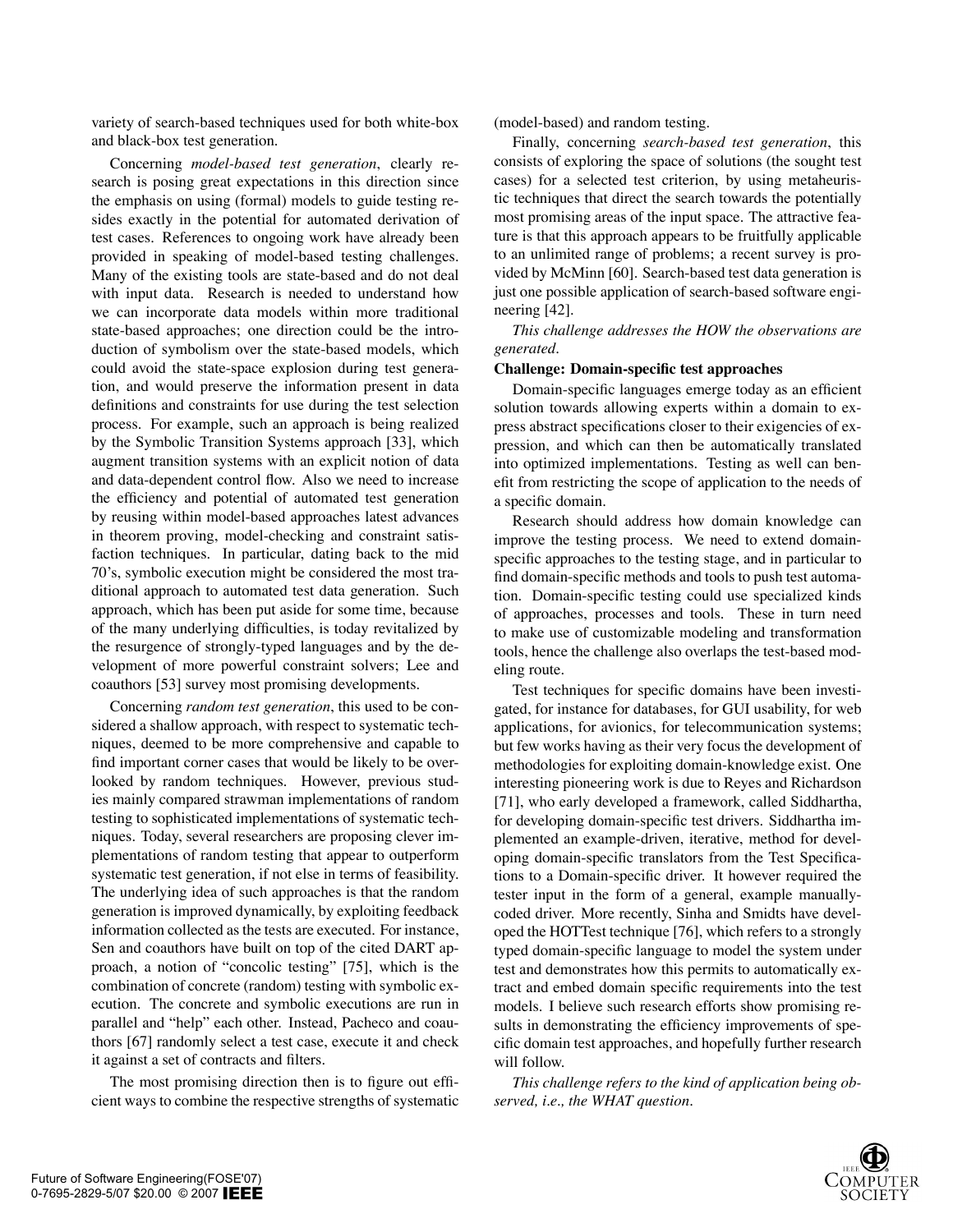#### **Challenge: On-line testing**

In parallel with the traditional view of testing as an activity carried on before release to check whether a program will behave as expected, a new concept of testing is emerging around the idea of monitoring a system's behaviour in real life operation, using dynamic analysis and self-test techniques.

Actually runtime monitoring has been in use for over 30 years, but a renewed interest arises because of the increasing complexity and ubiquitous nature of software systems. Terminology is not uniform, and different terms such as monitoring, runtime testing, on-line testing are used in the literature (Delgado and coauthors [24] present a recent taxonomy). All approaches share the goal to observe the software behavior in the field, with the aims of determining whether it complies with its intended behavior, detecting malfunctions or also performance problems. In some cases an on-line recovery is attempted, in other cases the analysis is conducted off-line in order to produce a profile or to get reliability figures.

One distinguishing feature of on-line testing is that we do not need to devise a test suite to stimulate the system under test, since we limit ourselves to passively observe what happens. In fact, in communication protocol testing monitoring approaches are called *passive testing*. Message exchange along the real channels is traced, and the observed patterns are compared to the specified ones.

In principle, the inherent "passivity" of any on-line testing approaches makes them less powerful than proactive approaches. All approaches can be reconducted to verifying the observed execution traces against assertions which express desired properties, or against specification invariants. For instance, Bayse and coauthors [2] have developed a tool that support passive testing against invariants derived from FSMs; they distinguish between simple invariants and obligation invariants. More in general, on-line testing effectiveness will depend on the identification of the reference assertions. Also, the collection of traces could degrade system performance. We need to understand which are the good places and the right timing for probing the system.

In the midland between classical testing before deployment, and passive monitoring in the field, we could also conceive proactive testing in the field, i.e., actively stimulating the application after deployment, either when some events happen, for instance a component is substituted, or at scheduled intervals. A similar idea is exploited in the socalled "audition" framework [10], proposing an admission testing stage for web services.

Another issue concerns the ability to carry on the testing in the field, especially for embedded applications that must be deployed in a resource constrained environment, where the overhead required by testing instrumentation could not be feasible. An interesting new research direction has been

taken by Kapfhammer et al. [49], who are developing the Juggernaut tool for testing Java applications within a constrained environment. Their original idea is to exploit execution information, so far used to tune the test suite, also for adapting the test environment (they use in particular adaptive code unloading to reduce memory requirements). Such idea is attractive and can certainly find many other useful applications.

*This challenge concerns mainly the WHERE and WHEN to observe the test executions, with particular attention to dynamically evolving systems.*

# 5.4. Dream: Efficacy-maximized test engineering

The ultimate goal of software testing research, today as it was in FOSE2000, remains that of cost-effectively engineering "practical testing methods, tools and processes for development of high quality software" [43].

All theoretical, technical and organization issues surveyed so far should be reconciled into a viable test process yielding the maximum efficiency and effectiveness (both summarized by the term efficacy). Besides, the inherent technicalities and sophistication of advanced solutions proposed by researchers should be hidden behind easy to use integrated environments. This vision makes such a challenging endeavor that we qualify it as the highest ultimate dream of software testing research.

The main obstacle to such a dream, that undermines all research challenges mentioned so far, is the growing complexity of modern systems. This complexity growth affects not only the system itself, but also the environments in which these systems are deployed, strongly characterized by variability and dynamicity.

Strategies to align the development process so to maximize testing effectiveness belong to *design for testability*. We have already mentioned testability in speaking of models and precode artifacts which can be enhanced so to facilitate testing. However, testability is a broader concept than just how the system is modelled, it also involves characteristics of the implementation, as well as of the test technique itself and its support environment. Indeed, design for testability has been attributed by practitioners to be the primary cost driver in testing [5].

Efficacy-maximized test engineering passes through many challenges, some of which are discussed here below. **Challenge: Controlling evolution**

Most testing activities carried on in industry involve retesting already tested code to ascertain that changes either in the program or in the context did not adversely affect system correctness. As pointed out in FOSE2000, because of the high cost of *regression testing*, we need effective techniques to reduce the amount of retesting, to prioritize regression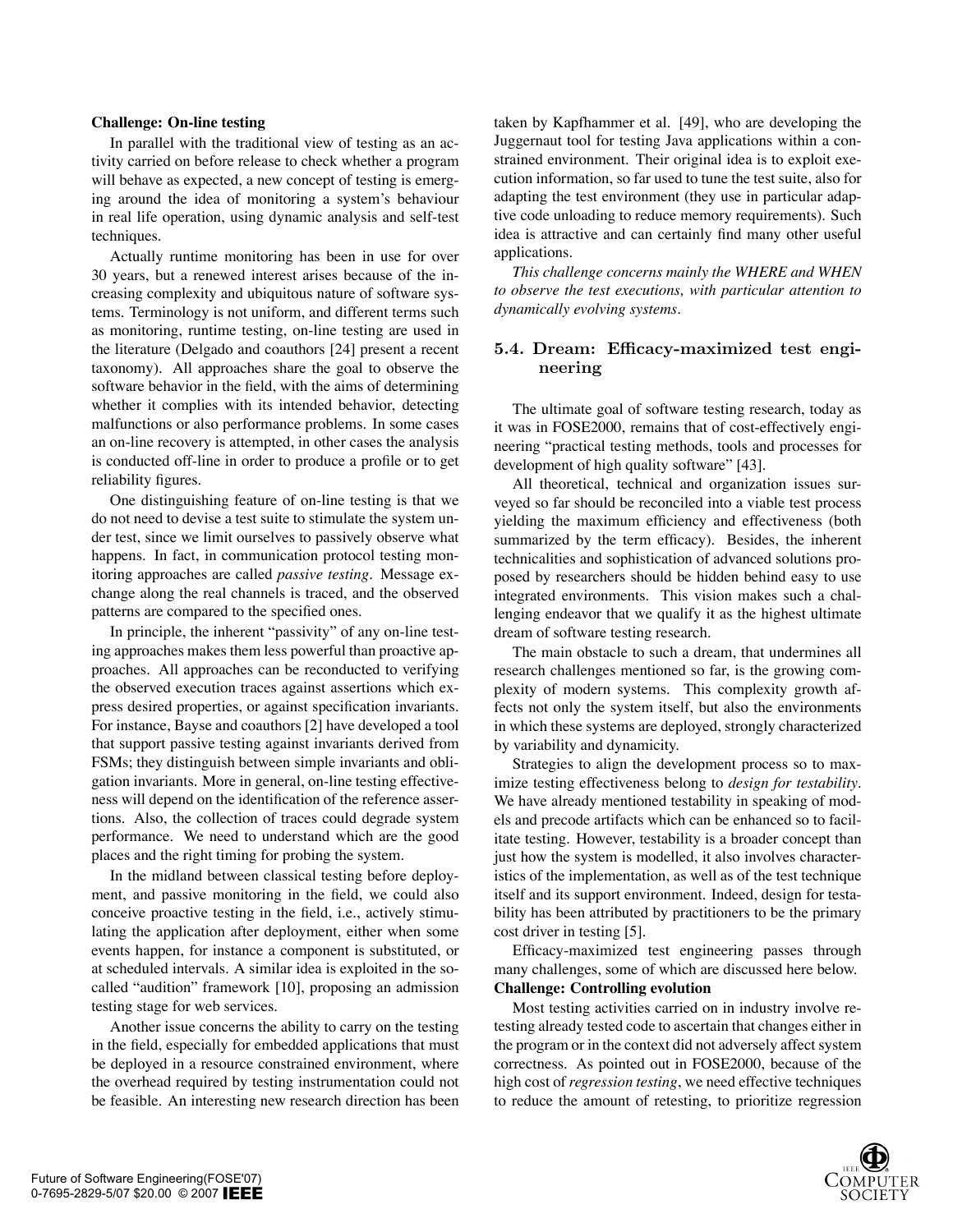test cases and to automate the re-execution of the test cases.

In general, we need strategies to scale up regression testing to large composite systems. We have already discussed theoretical issues behind compositional testing (see Section 5.1); we also need practical approaches to regression testing global system properties as some system parts are modified. For instance, given a component which is originally designed with an architecture, we need to understand how to test whether this piece of software evolves in line with its architecture. Such problem is also central to testing of *product families*.

A related idea is *test factoring*, which consists into converting a long-running system test into a collection of many small unit tests. These unit tests can exercise a small part of the system in exactly the same way that the system testing did, but being more focused they can pinpoint failures in specific selected parts of the system. Test factoring is today actively investigated [73, 65, 28] since it promises order-ofmagnitude improvements in execution of regression tests.

A common basic assumption of many existing approaches to regression testing is that a software artifact can be assumed for reference, for instance the requirements specification, or the software architecture. For modern software applications which continuously evolve, often dynamically in ways we cannot know in advance, neither such precode artifacts nor even the source code itself might be available, and the testing paradigm is shifting from regression testing towards one of continuous testing at runtime.

Hence, a crucial issue concerns how to maintain control of the quality of software which evolves dynamically in the field. We need to understand what is the meaning of regression testing in such an evolutive context, and how we can modify and extend the basic idea of selective regression testing, i.e., how often do we need to check the execution traces? how can we compare the traces taken in different temporal intervals and understand if the evolution did not bring any malfunctions?

*This challenge concerns broadly the WHAT, WHERE and WHEN do we replay some executions following software evolution.*

#### **Challenge: Leveraging user population and resources**

We have already mentioned the emerging trend of continuous validation after deployment, by means of on-line testing approaches (see Section 5.3), when traditional offline testing techniques become ineffective. Since software intensive systems can behave very differently in varying environments and configurations, we need practical ways to scale up on-line testing to cover the broad spectrum of possible behaviors. One rising approach to address this challenge is to augment in-house quality assurance activities by using data dynamically collected from the field. This is promising in that it can help to reveal real usage spectra and expose real problems on which to focus the testing activi-

ties and on which testing is lacking. For instance, by giving each user a different default configuration, the user base can be leveraged to more quickly expose configurations conflicts or problems, such as in [87]. And fielded profiles can also be used for improving a given test suite, such as in [56, 64, 29]. Although also some commercial initiatives start to appear, such as Microsoft's Customer Experience Improvement Program [61], these efforts are still in their infancy, and one important research challenge left open is how to define efficient and effective techniques to unleash the potential represented by a large number of users, running similar applications, on interconnected machines. This high-level challenge involves several more specific challenges, among which:

- How can we collect runtime data from programs running in the field without imposing too much overhead?

- How can we store and mine the collected (potentially huge) amount of raw data so to effectively extract relevant information?

- How can we effectively use the collected data for augmenting and improving in-house testing and maintenance activities?

*This challenge proposes that the users instantiate the WHERE and WHEN to scrutinize software runs.*

#### **Challenge: Testing patterns**

We have already mentioned under the dream of a useful test theory, that we need to understand the relative effectiveness of test techniques in the types of faults they target. To engineering the test process, we need to collect evidences for such information to be able to find the most effective pattern for testing a system. This is routinely done, when for instance functional testing based on the requirements is combined with measures of code coverage adequacy. Another recurring recommendation is to combine operational testing with specific verification of special case inputs. However, such practices need to be backed up by a systematic effort to extract and organize recurring and proved effective solutions to testing problems into a catalogue of *test patterns*, similarly to what is now a well established scheme for design approaches.

Patterns offer well proven solutions to recurring problems, or, in other words, they make explicit and document problem-solving expertise. As testing is recognized as expensive and effort-prone, making explicit which are successful procedures is highly desirable.

A related effort is Vegas and coauthors characterization schema of how test techniques are selected [82]. They surveyed the type of knowledge that practitioners use to choose the testing techniques for a software project and have produced a formalized list of the relevant parameters. However, organizations that use the proposed schema might not dispose of all required information, hence more recently they are also investigating the sources of information, and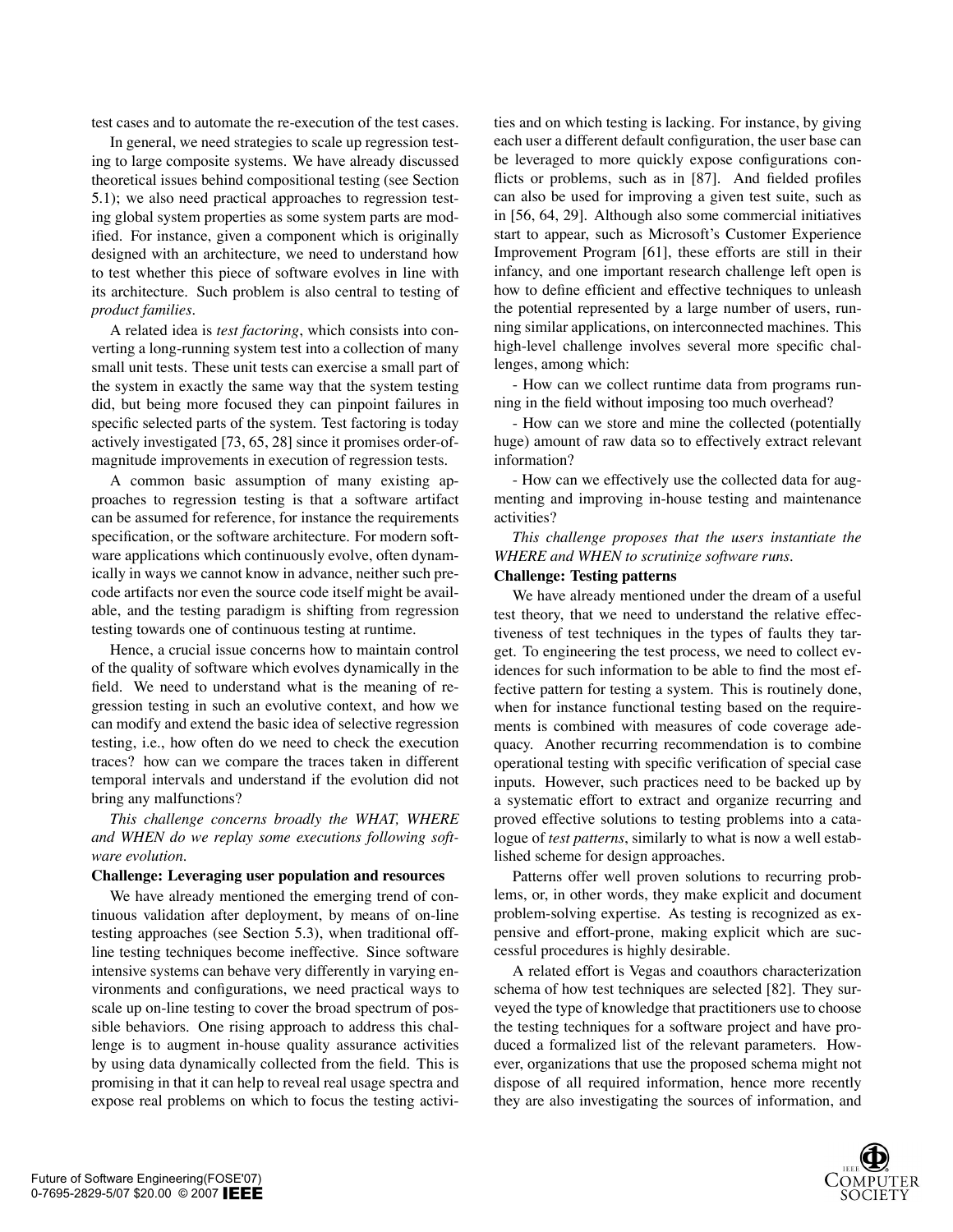how these sources are to be used [82]. Similar studies are needed to formalize and document successful practices for any other testing-related activity.

*In fact this challenge spans over all six questions.*

#### **Challenge: Understanding the costs of testing**

Since testing does not take place in abstract, but within the concrete world, with its risks, and safety as well as economic constraints, ultimately we want to be able to link the testing process and techniques with their cost.

Each and every research article on software testing starts from claiming that testing is a very expensive activity, but we lack up-to-date and reliable references; it is somehow dismaying that still today references to quantify the high cost of testing cite textbooks dating back to more than twenty years ago. This might admittedly be due to the sensibility of failure data, which are company confidential. Nonetheless, to usefully transfer research advances to practice we need to be able to quantify direct and indirect costs of software testing techniques.

Unfortunately, most research in software testing takes a value-neutral position, as if every fault found is equally important or has the same cost, but this is of course not true; we need ways to incorporate economic value into the testing process, to help test managers apply their judgement and select the most appropriate approaches. Boehm and colleagues have introduced the *value-based software engineering* (VBSE) paradigm [12], in which quantitative frameworks to support software managers decisions are sought that enhance the value of delivered software systems. In particular, various aspects of software quality assurance have been investigated including value-based and risk-based testing, e.g., [13]. VBSE concerns mainly the management of processes, for instance, w.r.t. testing, different types of stakeholder utility functions are considered to trade-off time of delivery vs. market value. We would also need to be able to incorporate estimation functions of the cost/effectiveness ratio of available test techniques. The key question is: given a fixed testing budget, how should it be employed most effectively?

*This challenge clearly addresses mainly the HOW and HOW MUCH of testing.*

#### **Challenge: Education of software testers**

Finally, for software testing as for any other software engineering activity, a crucial resource remains the human factor. Beyond the availability of advanced techniques and tools and of effective processes, the testers' skill, commitment and motivation can make a big difference between a successful test process or an ineffective one. Research on its side should strive for producing engineered effective solutions that are easily integrated into development and do not require deep technical expertise. But we also need to work in parallel for empowering the human potential. This is done by both education and motivation. Testers should be educated to understand the basic notions of testing and the limitations and the possibilities offered by the available techniques. While it is research that can advance the state of the art, it is only by awareness and adoption of those results by the next-coming generation of testers that we can also advance the state of practice. Education must be continuing, to keep the pace with the advances in testing technology. Education by itself poses several challenges, as discussed in [54].

*It is evident that education must cover all characterizing aspects of testing.*

## 5.5. Transversal challenges

By transversal challenges we identify some research trends that go through all the four identified dreams. In particular we discuss here two transversal challenges.

#### **Challenge: Testing within the emerging development paradigm**

The history of software engineering research is phased by the subsequent emerging of novel paradigms of development, which promise to release higher quality and less costly software. Today, the fashion is Service-oriented Computing and many interesting challenges emerge for the testing of service-oriented applications.

Several similarities exist with CB systems, and as in CB testing, services can be tested from different perspectives, depending on who is the involved stakeholder [23]. The service developer, who implements a service, the service provider, who deploys and makes it available, and the service integrator, who composes services possibly made available by others, access different kinds of information and have different testing needs. Except for the service developer, black-box test techniques need to be applied, because design and implementation details of services are not available.

One peculiar aspect of services is that they are forced to make available a standard description in computer processable format to enable search and discovery. So, given that this is often the only information available for analysis, research is investigating how to exploit this compulsory specification for testing purposes. Currently, this description only includes the service interface in terms of the signature of methods provided (for instance the WSDL definition for Web Services). Clearly method signatures provide poor expressiveness for testing purposes, and in fact researchers aim at enriching such description to allow for more meaningful testing.

Towards promoting interoperability, a first concern is to ensure that the services comply with established standardized protocols for message exchange. For instance, guidelines have been released by the WS-I (Web Services-Interoperability) organization, along with testing tools to

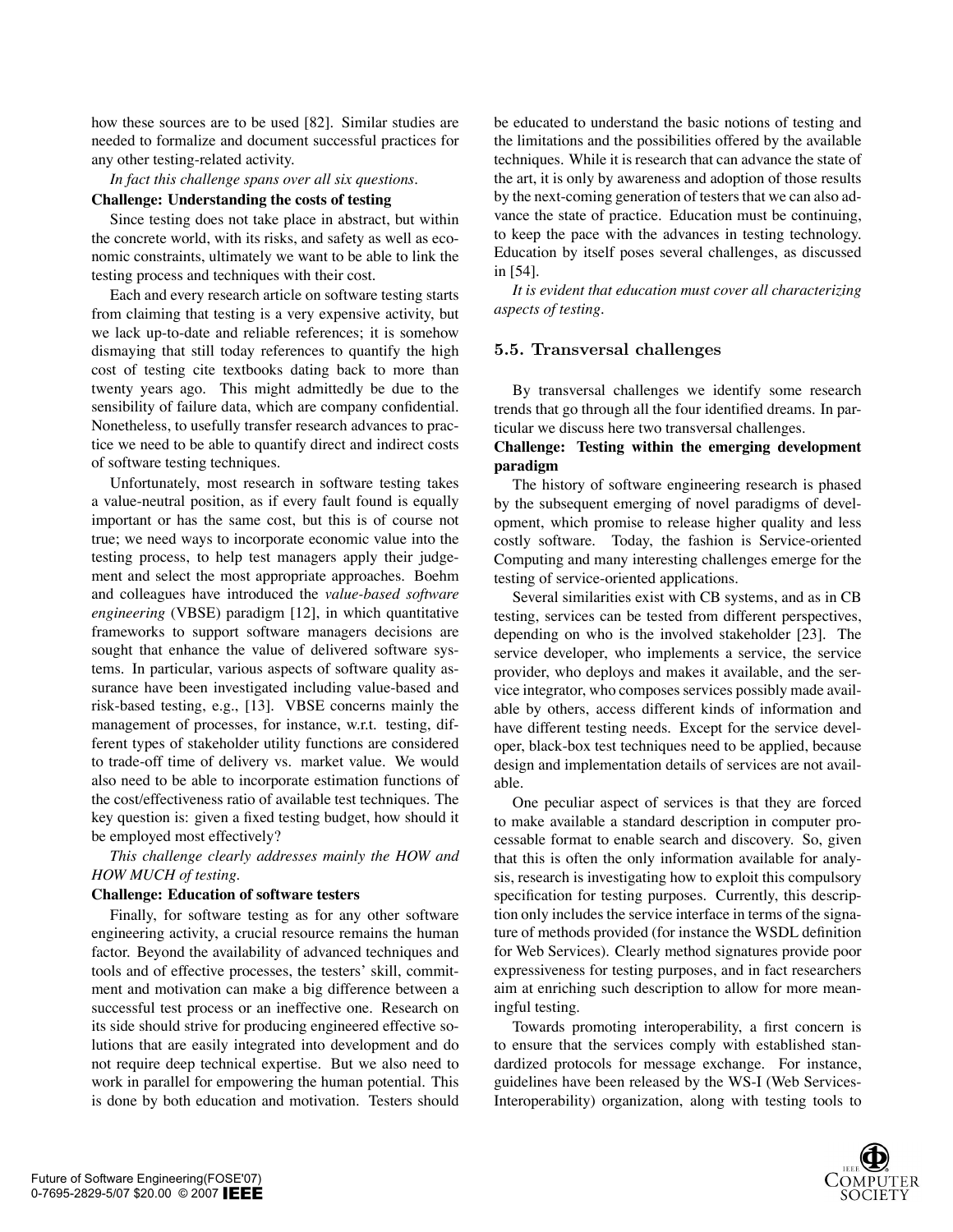monitor and check that the message exchanged comply with the guidelines. Such an approach is certainly necessary to assure interoperability, but not sufficient, in particular it does not test dynamic behaviour and is not concerned with the verification of extra-functional properties.

Conceptually, off-line and on-line testing of services can be distinguished. With regard to off-line testing, the two approaches that emerge are model-based and mutation. For model-based testing of services, the general idea is to assume that the service developers and/or integrators make available models suitable for the automatic derivation of test cases. We need then to adapt the wealth of existing approaches to model-based testing to the context and constraints of services, and several proposals are being made, e.g. [55, 32, 50]. Mutation strategies adapted to services instead foresee the mutation of the input messages, as presented in [23].

On-line testing (discussed in 5.3), assumes a special importance for testing of services, since monitoring the realworld execution is the only way to observe the application behaviour. A service-oriented application generally results from the integration of several services, controlled and owned by different organizations. As a result, the control of an application is distributed, and the services composing it discover each other at run time and can change without prior notice, so nobody can predict the receiver or the provider of a given service. Monitoring of services introduces many subtle problems, relative to performance degradation, production of undesired side effects and cost. We need to understand on one side how we can observe the execution in a distributed network without (too) negatively affecting the system performance; on the other, we need means to reason at the abstract level of service composition and understand what and when we need to check.

#### **Challenge: Coherent testing of functional and extrafunctional properties**

By far the bulk of software testing literature addresses functionality testing, i.e., checking that the observed behaviour complies with the logic of the specifications. But this is not enough to guarantee the real usefulness and adequacy to purpose of the tested software: as importantly, well-behaving software must fulfill extra-functional properties, depending on the specific application domain. Notably, while conventional functionality testing does not provide for any notion of time, many features of the exhibited behaviour of a piece of software can depend on *when* the results are produced, or on *how long* they take to be produced. Similarly, while functionality testing does not tackle resource usage and workloads, in specific domains, such as telecommunications, performance issue account for a major fault category [84].

We would like to have test approaches to be applied at development time that could provide feedback as early as

possible. On-going research that can pave the way is not much, and adopted approaches can be classified into modelbased and genetic. Among the former, we need effective ways to enhance models with desired extra-functional constraints. In this direction, researchers from Aalborg University [51] have been long investigating the extension of existing conformance testing theory to timed setting, producing a tool that can generate test cases from Timed Automata and execute them monitoring the produced traces.

Model-based approaches are certainly an important instrument also for real-time embedded systems, but they will probably take a long course before being akin to large-scale application, also in view of the many technical issues that need to be modelled, such as environment dependency, distribution, resource constraints. It is thus advisable to look in parallel for innovative approaches: for instance, Wegener and Grochtmann [83] have proposed the use of evolutionary algorithms. They reduce real-time testing to the optimization problem of finding the best-case and the worst-case values of execution time. Such idea could be extended to other extra-functional properties, by appropriately translating the constraint into an optimization problem.

# **6. Conclusions**

We believe that software testing is a lively, difficult and richly articulated research discipline, and hope that this paper has provided a useful overview of current and future challenges. Covering into one article all ongoing and foreseen research directions is impossible; we have privileged broadness against depth, and the contribution of this paper should be seen rather as an attempt to depict a comprehensive and extensible roadmap, in which any current and future research challenge for software testing can find its place. The picture which emerges must be taken as a workin-progress fabric that the community may want to adapt and expand.

It is obvious that those goals in such roadmap which have been settled as the dreams are destined to remain so. However, in a research roadmap the real thing is not the label on the finish, but the pathways along the traced routes. So, what actually is important that researchers focus on to sign progress are those called the challenges, and certainly the roadmap provides plenty of them, some at a more mature stage, other just beginning to appear.

What is assured is that software testing researchers do not risk to remain without their job. Software testing is and will continue to be a fundamental activity of software engineering: notwithstanding the revolutionary advances in the way it is built and employed (or perhaps exactly because of), the software will always need to be eventually tried and monitored. And as extensively discussed in this paper, for sure we will need to make the process of testing more ef-

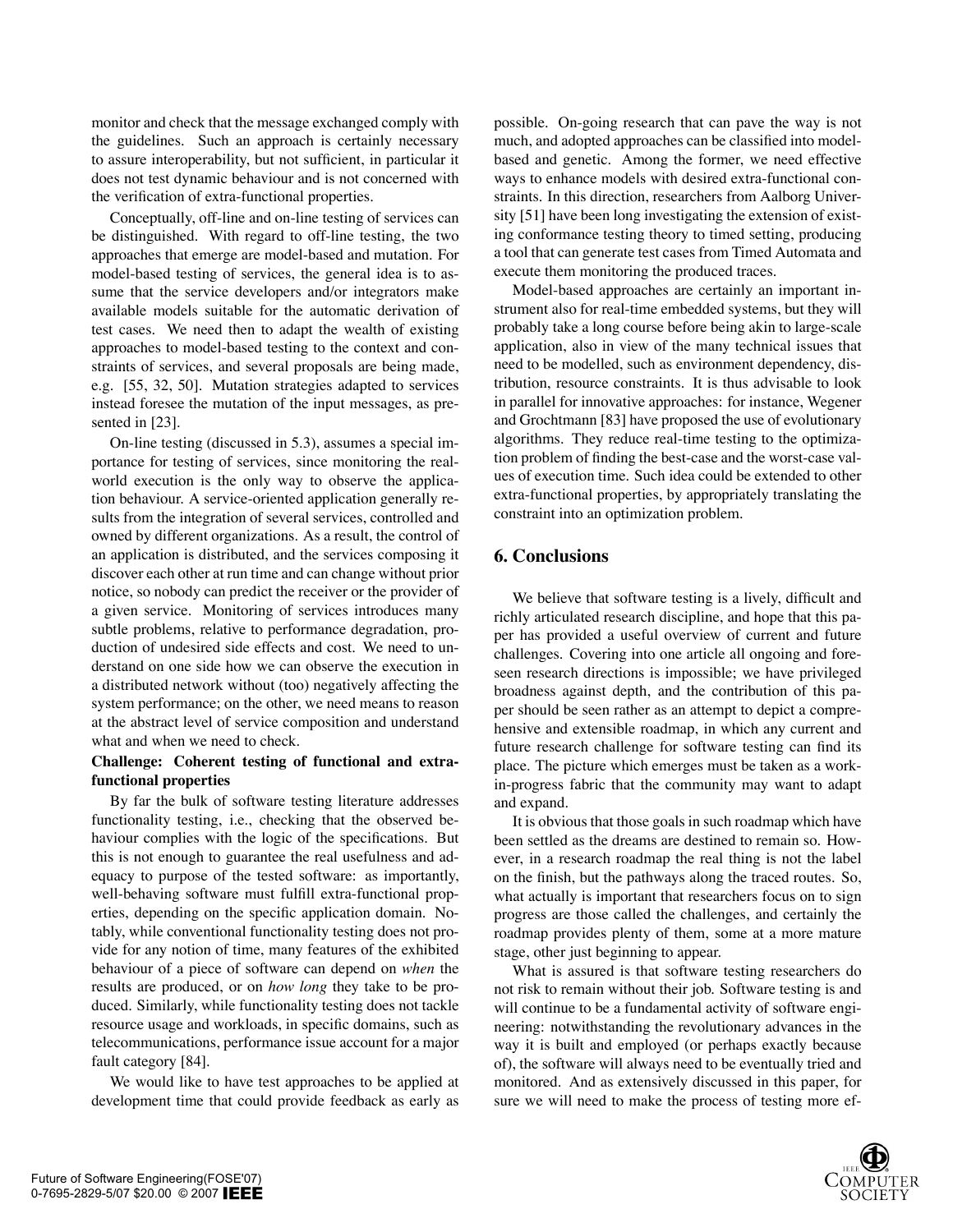fective, predictable and effortless (which coincides with the ultimate of the four testing dreams).

Unfortunately, progress may be slowed down by fragmentation of software testing researchers into several disjoint communities: for instance, different events have been established by the communities as the loci where to meet to discuss the latest results, such as the *ACM International Symposium on Software Testing and Analysis* (ISSTA), or the *IFIP International Conference on the Testing of Communicating Systems* (TESTCOM) events, just to cite a couple, showing little overlap between PC members, participation, mutual knowledge and citations (which is a pity). In addition to scientific challenges faced by testing research, which have been discussed in Section 5, then we would like to also rise a challenge, which is opportunistic: the time has come that the different existing test research communities eventually converge and reconcile the respective achievements and efforts, since this would certainly be of the greatest benefit to advance the state of  $art<sup>1</sup>$ .

A necessary concluding remark concerns the many fruitful relations between software testing and other research areas. By focussing on the specific problems of software testing, we have in fact overlooked many interesting opportunities arising at the border between testing and other disciplines. Some have been just touched upon in this paper, for instance model-checking techniques, see [27] (e.g., to drive model-based testing), or the use of search-based approaches, see [42], for test input generation, or the application of test techniques to assess performance attributes, see [86]. We believe that really many are the openings that may arise from a more holistic approach to software testing research, and in [19] readers can certainly find and appreciate many new interesting synergies spanning across the research disciplines of software engineering.

#### **7. Acknowledgements**

Summarizing the quite broad and active field of software testing research has been a tough challenge. While I remain the only responsible of imprecisions or omissions, there are lot of people whom I am indebted. First, with the aim of being as comprehensive and unbiased as possible, I asked several colleagues to send me both a statement of what they considered the topmost outstanding challenge faced by software testing research, and a reference to relevant work (indifferently other authors' or their own paper) that this paper could not miss to cite. Out of the many I invited, I warmly thank for contributing: Ana Cavalli, S.C. Cheung, Sebastian Elbaum, Mike Ernst, Mark Harman, Bruno Legeard, Alex Orso, Mauro Pezze, Jan Tretmans, Mark Utting, Margus `

Veanes; their contributions have been edited and incorporated in the paper. I would also like to thank Lars Frantzen, Eda Marchetti, Ioannis Parissis, and Andrea Polini for the discussion on some of the presented topics. Daniela Mulas and Antonino Sabetta helped with drawing the Roadmap figure. I would also like to sincerely thank Lionel Briand and Alex Wolf for inviting me and for providing valuable advice.

This work has been partially supported by the Marie Curie TAROT Network (MRTN-CT-2004-505121).

# **References**

- [1] L. Baresi and M. Young. Test oracles. Technical report, Dept. of Comp. and Information Science, Univ. of Oregon, 2001. http://www.cs.uoregon.edu/michal/pubs/oracles.html.
- [2] E. Bayse, A. R. Cavalli, M. Núñez, and F. Zaïdi. A passive testing approach based on invariants: application to the wap. *Computer Networks*, 48(2):235–245, 2005.
- [3] B. Beizer. *Software Testing Techniques (2nd ed.)*. Van Nostrand Reinhold Co., New York, NY, USA, 1990.
- [4] A. Belinfante, L. Frantzen, and C. Schallhart. Tools for test case generation. In *[21]*.
- [5] S. Berner, R. Weber, and R. Keller. Observations and lessons learned from automated testing. In *Proc. 27th Int. Conf. on Sw. Eng.*, pages 571–579. ACM, 2005.
- [6] G. Bernot, M. C. Gaudel, and B. Marre. Software testing based on formal specifications: a theory and a tool. *Softw. Eng. J.*, 6(6):387–405, 1991.
- [7] A. Bertolino. ISSTA 2002 Panel: is ISSTA research relevant to industrial users? In *Proc. ACM/SIGSOFT Int. Symp. on Software Testing and Analysis*, pages 201–202. ACM Press, 2002.
- [8] A. Bertolino and E. Marchetti. Software testing (chapt.5). In P. Bourque and R. Dupuis, editors, *Guide to the Software Engineering Body of Knowledge SWEBOK, 2004 Version*, pages 5–1–5–16. IEEE Computer Society, 2004. http://www.swebok.org.
- [9] A. Bertolino, E. Marchetti, and H. Muccini. Introducing a reasonably complete and coherent approach for modelbased testing. *Electr. Notes Theor. Comput. Sci.*, 116:85–97, 2005.
- [10] A. Bertolino and A. Polini. The audition framework for testing web services interoperability. In *Proc. EUROMICRO '05*, pages 134–142. IEEE, 2005.
- [11] A. Bertolino, A. Polini, P. Inverardi, and H. Muccini. Towards anti-model-based testing. In *Proc. DSN 2004 (Ext. abstract)*, pages 124–125, 2004.
- [12] S. Biffl, A. Aurum, B. Boehm, H. Erdogmus, and P. Gruenbacher, editors. *Value-Based Software Engineering*. Springer-Verlag, Heidelberg, Germany, 2006.
- [13] S. Biffl, R. Ramler, and P. Gruenbacher. Value-based management of software testing. In *[12]*.
- [14] R. V. Binder. *Testing Object-Oriented Systems Models, Patterns, and Tools*. Addison Wesley Longman, Inc., Reading, MA, 2000.



<sup>&</sup>lt;sup>1</sup>Notably, among its goals the current Marie Curie TAROT Network http://www.int-evry.fr/tarot/ has that of joining researchers from the software testing and protocol testing communities.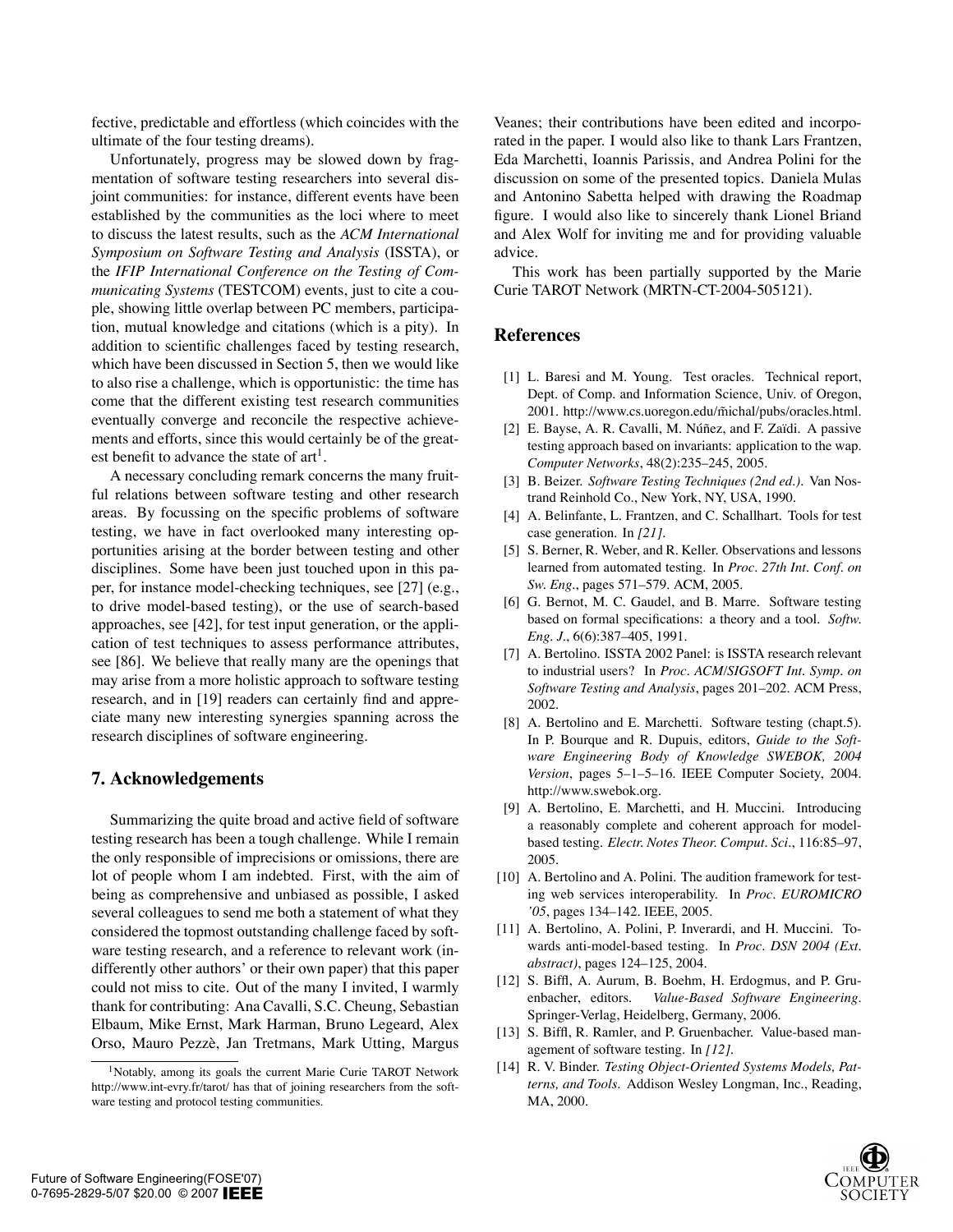- [15] C. Blundell, D. Giannakopoulou, and C. S. Pasareanu. Assume-guarantee testing. In *Proc. SAVCBS '05*, pages 7– 14. ACM Press, 2005.
- [16] G. V. Bochmann and A. Petrenko. Protocol testing: review of methods and relevance for software testing. In *Proc. ACM/SIGSOFT Int. Symp. Software Testing and Analysis*, pages 109–124, 1994.
- [17] M. Boshernitsan, R. Doong, and A. Savoia. From Daikon to Agitator: lessons and challenges in building a commercial tool for developer testing. In *Proc. ACM/SIGSOFT Int. Symp. Software Testing and Analysis*, pages 169–180. ACM Press, 2006.
- [18] L. Briand, Y. Labiche, and Y. Wang. An investigation of graph-based class integration test order strategies. *IEEE Trans. Softw. Eng.*, 29(7):594– 607, 2003.
- [19] L. Briand and A. Wolf, editors. *Future of Software Engineering 2007*. IEEE-CS Press, 2007.
- [20] L. C. Briand, Y. Labiche, and M. M. Sówka. Automated, contract-based user testing of commercial-off-theshelf components. In *Proc. 28th Int. Conf. on Sw. Eng.*, pages 92–101. ACM Press, 2006.
- [21] M. Broy, B. Jonsson, J.-P. Katoen, M. Leucker, and A. Pretschner, editors. *Model-Based Testing of Reactive Systems - Advanced Lectures, LNCS 3472*. Springer Verlag, 2005.
- [22] G. Canfora and M. Di Penta. The forthcoming new frontiers of reverse engineering. In *[19]*.
- [23] G. Canfora and M. Di Penta. Testing services and servicecentric systems: Challenges and opportunities. *IT Professional*, 8(2):10–17, March/April 2006.
- [24] N. Delgado, A. Q. Gates, and S. Roach. A taxonomy and catalog of runtime software-fault monitoring tools. *IEEE Trans. Softw. Eng.*, 30(12):859–872, 2004.
- [25] E. Dijkstra. Notes on structured programming. Technical Report 70-WSK03, Technological Univ. Eindhoven, 1970. http://www.cs.utexas.edu/users/EWD/ewd02xx/EWD249.PDF.
- [26] H. Do, S. Elbaum, and G. Rothermel. Supporting controlled experimentation with testing techniques: An infrastructure and its potential impact. *Empirical Softw. Eng.*, 10(4):405– 435, 2005.
- [27] M. Dwyer, J. Hatcliff, C. Pasareanu, Robby, and W. Visser. Formal software analysis : Emerging trends in software model checking. In *[19]*.
- [28] S. Elbaum, H. N. Chin, M. B. Dwyer, and J. Dokulil. Carving differential unit test cases from system test cases. In *Proc. 14th ACM/SIGSOFT Int. Symp. on Foundations of Sw Eng.*, pages 253–264. ACM Press, 2006.
- [29] S. Elbaum and M. Diep. Profiling deployed software: Assessing strategies and testing opportunities. *IEEE Trans. Softw. Eng.*, 31(4):312–327, 2005.
- [30] M. D. Ernst, J. H. Perkins, P. J. Guo, S. McCamant, C. Pacheco, M. S. Tschantz, and C. Xiao. The Daikon system for dynamic detection of likely invariants. *Science of Computer Programming*, to appear.
- [31] P. Frankl and E. Weyuker. Provable improvements on branch testing. *IEEE Trans. Softw. Eng.*, 19(10):962–975, 1993.
- [32] L. Frantzen, J. Tretmans, and R. d. Vries. Towards modelbased testing of web services. In *Proc. Int. Workshop on Web Services - Modeling and Testing (WS-MaTe2006)*, pages 67– 82, 2006.
- [33] L. Frantzen, J. Tretmans, and T. Willemse. A symbolic framework for model-based testing. In *Proc. FATES/RV*, LNCS 4262, pages 40–54. Springer-Verlag, 2006.
- [34] M.-C. Gaudel. Formal methods and testing: Hypotheses, and correctness approximations. In *Proc. FM 2005, LNCS 3582*, pages 2–8. Springer-Verlag, 2005.
- [35] P. Godefroid, N. Klarlund, and K. Sen. DART: Directed automated random testing. In *Proc. ACM SIGPLAN PLDI'05*, pages 213–223, 2005.
- [36] J. B. Goodenough and S. L. Gerhart. Toward a theory of test data selection. *IEEE Trans. Softw. Eng.*, 1(2):156–173, June 1975.
- [37] R. Gotzhein and F. Khendek. Compositional testing of communication systems. In *Proc. IFIP TestCom 2006, LNCS 3964*, pages 227–244. Springer Verlag, May 2006.
- [38] W. Grieskamp. Multi-paradigmatic model-based testing. In *Proc. FATES/RV*, pages 1–19. LNCS 4262, August 15-16, 2006.
- [39] D. Hamlet. Subdomain testing of units and systems with state. In *Proc. ACM/SIGSOFT Int. Symp. on Software Testing and Analysis*, pages 85–96. ACM Press, 2006.
- [40] D. Hamlet, D. Mason, and D. Woit. Theory of software reliability based on components. In *Proc. 23rd Int. Conf. on Sw. Eng.*, pages 361–370, Washington, DC, USA, 2001. IEEE Computer Society.
- [41] D. Hamlet and R. Taylor. Partition testing does not inspire confidence. *IEEE Trans. Softw. Eng.*, 16(12):1402–1411, 1990.
- [42] M. Harman. The current state and future of search-based software engineering. In *[19]*.
- [43] M. J. Harrold. Testing: a roadmap. In A. Finkelstein, editor, *The Future of Software Engineering*, pages 61–72. IEEE Computer Society, 2000. In conjunction with ICSE2000.
- [44] W. Hetzel. *The Complete Guide to Software Testing, 2nd Edition*. QED Inf. Sc., Inc., 1988.
- [45] W. Howden. Reliability of the path analysis testing strategy. *IEEE Trans. Softw. Eng.*, SE-2(3):208– 215, 1976.
- [46] D. Janzen, H. Saiedian, and L. Simex. Test-driven development concepts, taxonomy, and future direction. *Computer*, 38(9):43–50, Sept. 2005.
- [47] JUnit.org. http://www.junit.org/index.htm.
- [48] N. Juristo, A. M. Moreno, and S. Vegas. Reviewing 25 years of testing technique experiments. *Empirical Softw. Eng.*, 9(1-2):7–44, 2004.
- [49] G. M. Kapfhammer, M. L. Soffa, and D. Mosse. Testing in resource constrained execution environments. In *Proc. 20th IEEE/ACM Int. Conf. on Automated Software Engineering*, Long Beach, California, USA, November 2005. ACM Press.
- [50] C. Keum, S. Kang, I.-Y. Ko, J. Baik, and Y.-I. Choi. Generating test cases for web services using extended finite state machine. In *Proc. IFIP TestCom 2006, LNCS 3964*, pages 103–117. Springer Verlag, 2006.
- [51] K. G. Larsen, M. Mikucionis, B. Nielsen, and A. Skou. Testing real-time embedded software using UPPAAL-TRON: an industrial case study. In *Proc. 5th ACM Int. Conf. on Embedded Softw.*, pages 299–306. ACM Press, 2005.
- [52] Y. Le Traon, B. Baudry, and J.-M. Jézéquel. Design by contract to improve software vigilance. *IEEE Trans. Softw. Eng.*, 32(8):571–586, 2006.